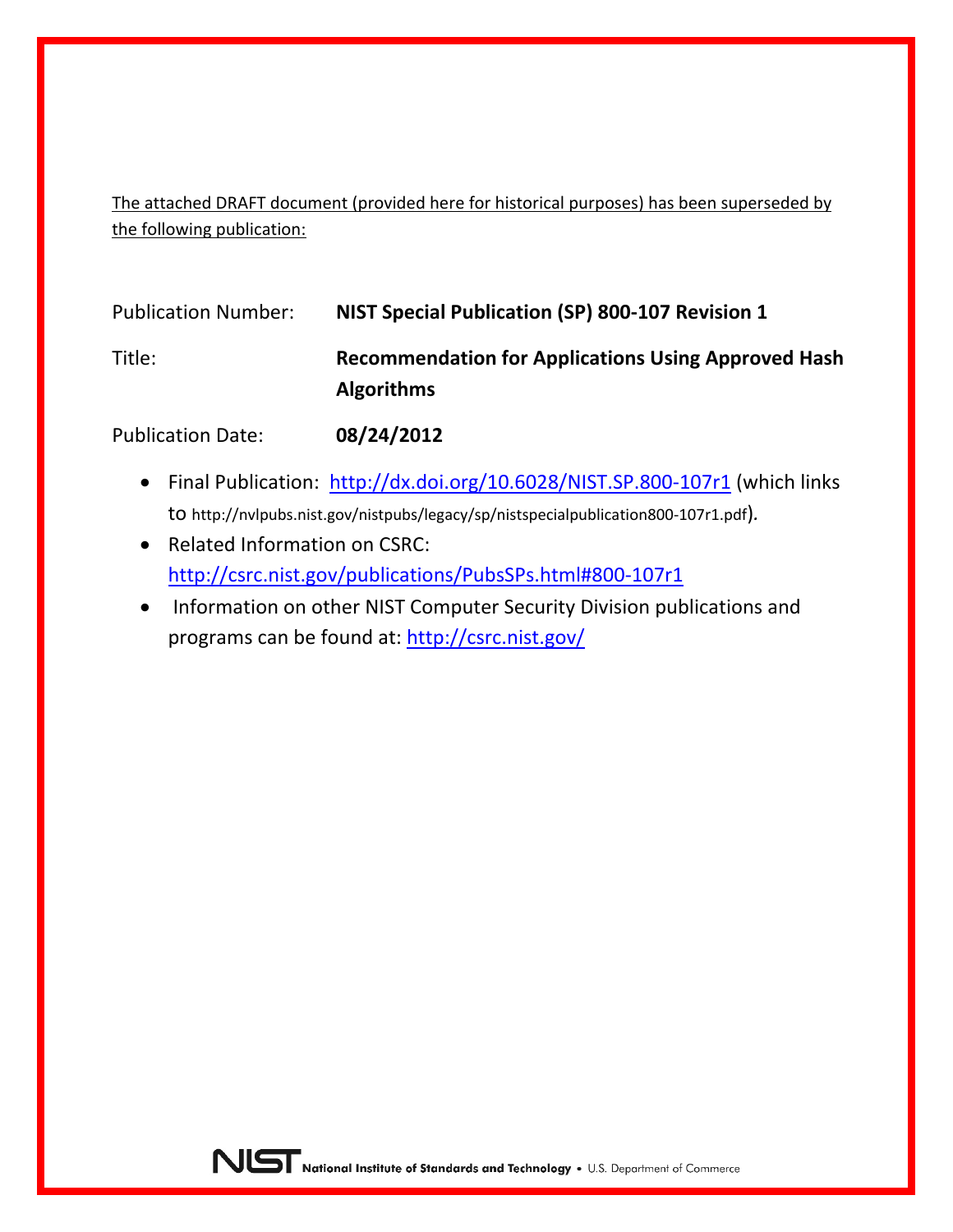The following information was posted with the attached DRAFT document:

Sept. 14, 2011

#### *SP 800-107 Revised*

#### *DRAFT Recommendation for Applications Using Approved Hash Algorithms*

NIST requests comments on Draft (Revised) Special Publication 800-107. This Special Publication provides security guidelines for achieving the desired security strengths of several cryptographic applications that employ the approved cryptographic hash functions specified in FIPS 180-4. The current version of this document was published in February 2009. This revision includes the security properties for SHA-512/224 and SHA-512/256, provides additional security information about HMAC and revises the discussions on hash-based Key Derivation Functions. Please provide comments by *October 31st, 2011* to Revised\_SP-800-107 Comments @ nist.gov, with "Comments on Revised SP-800-107" in the subject line.

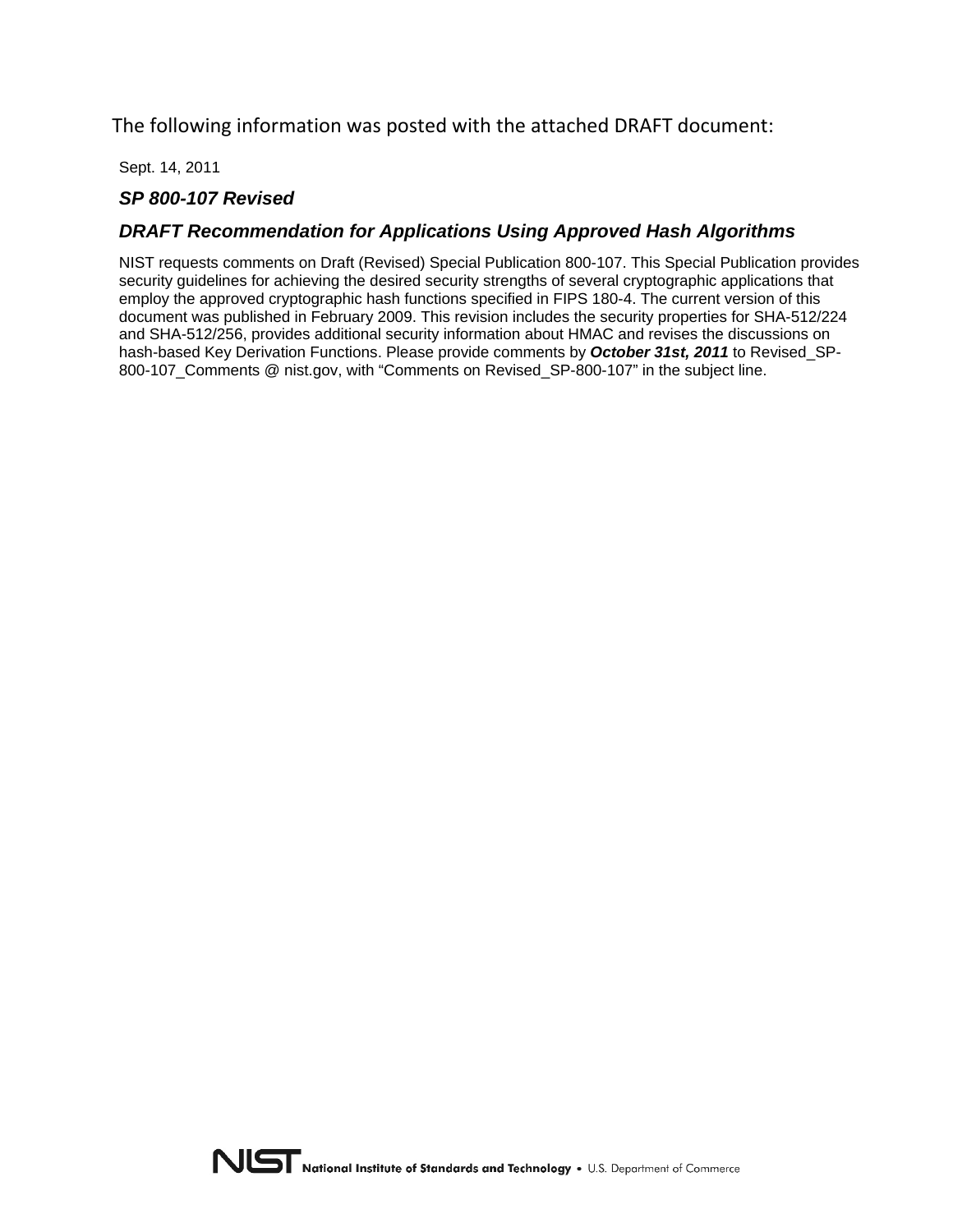# **Draft NIST Special Publication 800-107 (Revised) Recommendation for Applications Using Approved Hash Algorithms**

**Quynh Dang** 

**Computer Security Division Information Technology Laboratory** 

# **C O M P U T E R S E C U R I T Y**



**U.S. Department of Commerce** 

 *Rebecca Blank, Acting Secretary* 

#### **National Institute of Standards and Technology**

 *Patrick Gallagher, Under Secretary of Commerce for Standards and Technology*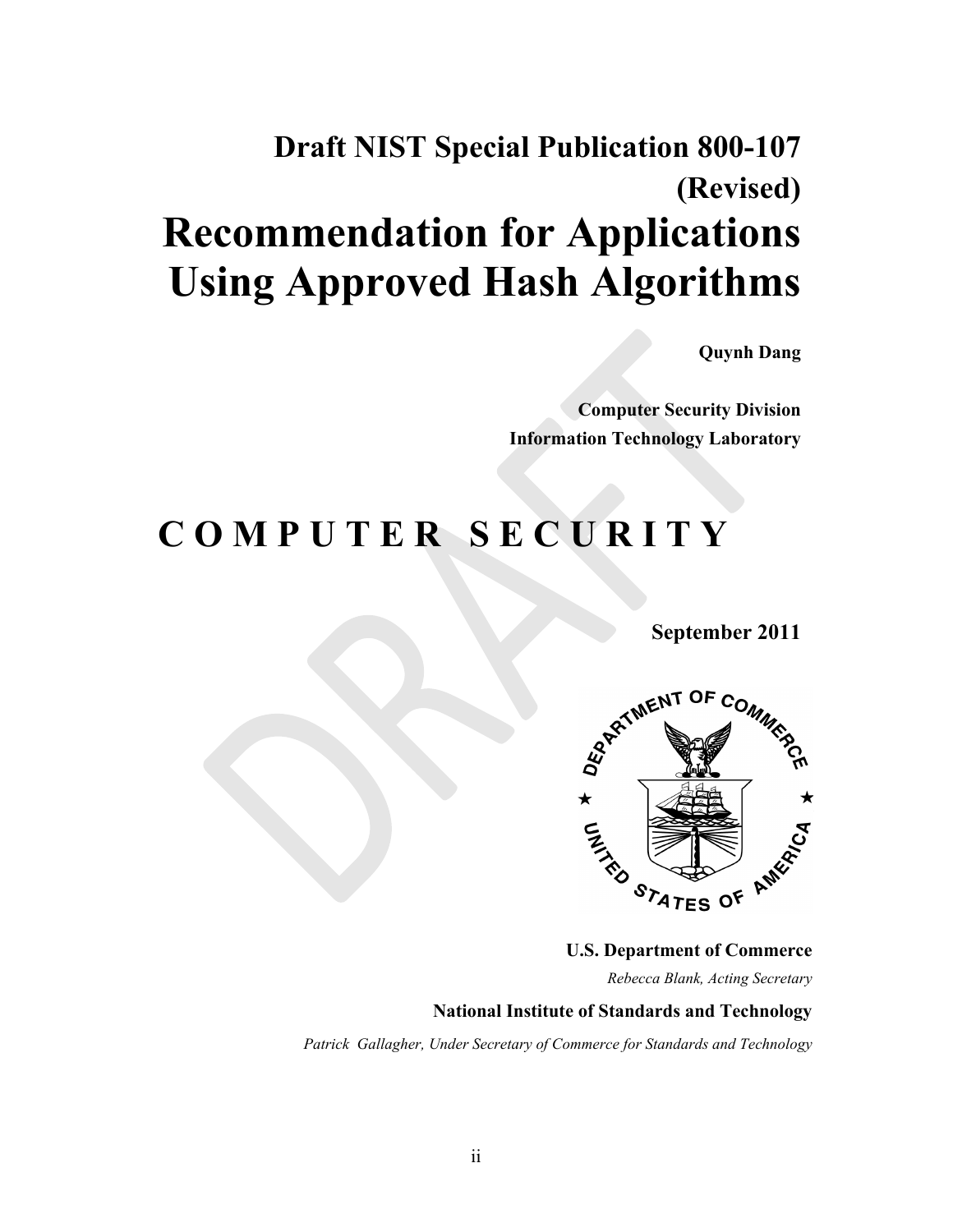#### **Abstract**

 KDFs). Cryptographic hash functions that compute a fixed- length message digest from arbitrary length messages are widely used for many purposes in information security. This document provides security guidelines for achieving the required or desired security strengths when using cryptographic applications that employ the approved cryptographic hash functions specified in Federal Information Processing Standard (FIPS) 180-4. These include functions such as digital signature applications, Keyed-hash Message Authentication Codes (HMACs) and Hash-based Key Derivation Functions (Hash-based

KEY WORDS: digital signatures, hash algorithms, cryptographic hash function, hash function, hash-based key derivation algorithms, hash value, HMAC, message digest, randomized hashing, random number generation, SHA, truncated hash values.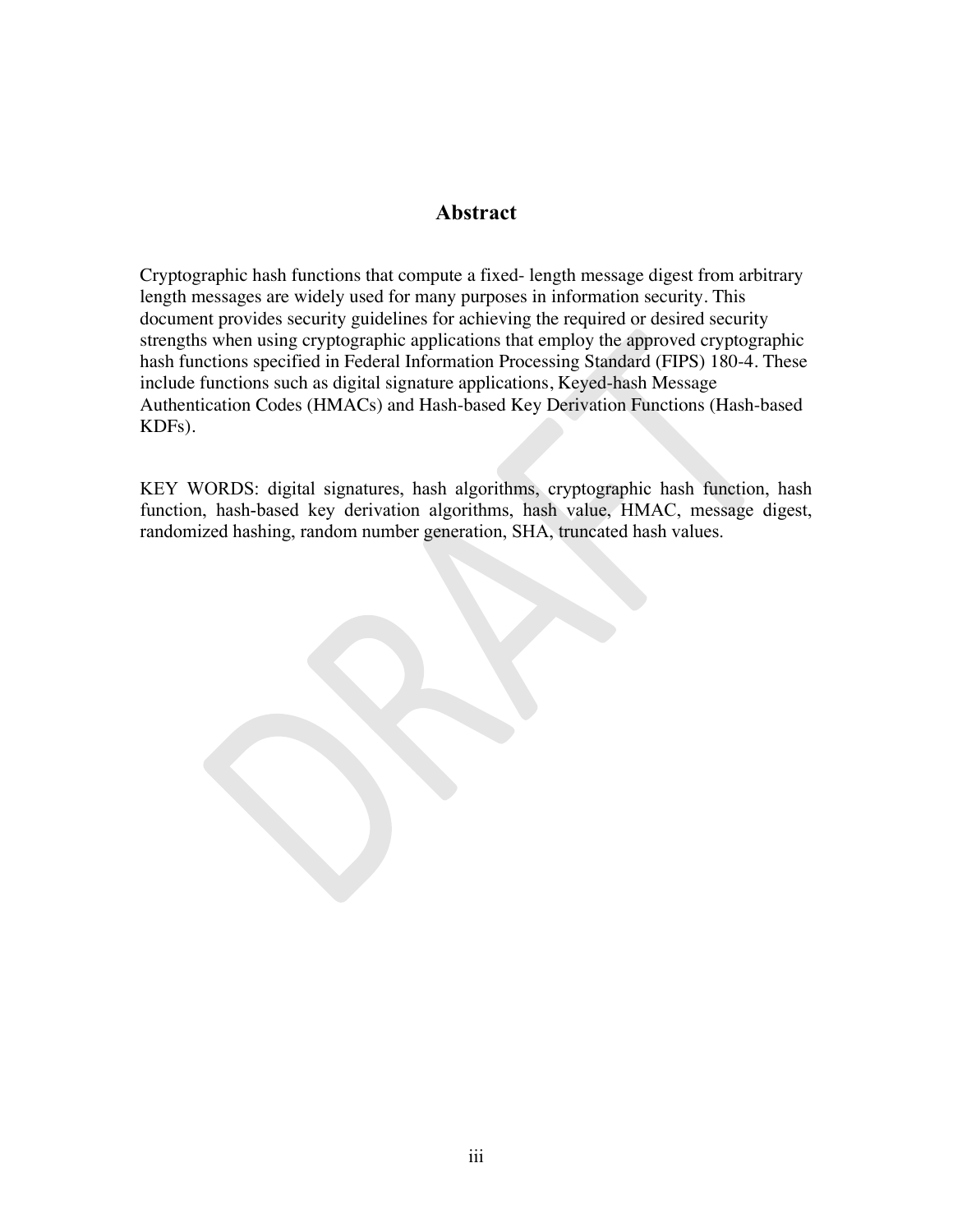#### **Acknowledgements**

The author, Quynh Dang of the National Institute of Standards and Technology (NIST) gratefully appreciates the contributions and comments from Elaine Barker, William E. Burr, Shu-jen Chang, Lily Chen, Donna F. Dodson, Morris Dworkin, John Kelsey, Ray Perlner, W. Timothy Polk and Andrew Regenscheid. The author also appreciates comments from Daniel Brown, Hugo Krawczyk, Praveen Gauravaram and many other people at various Federal Agencies during the development of this Recommendation.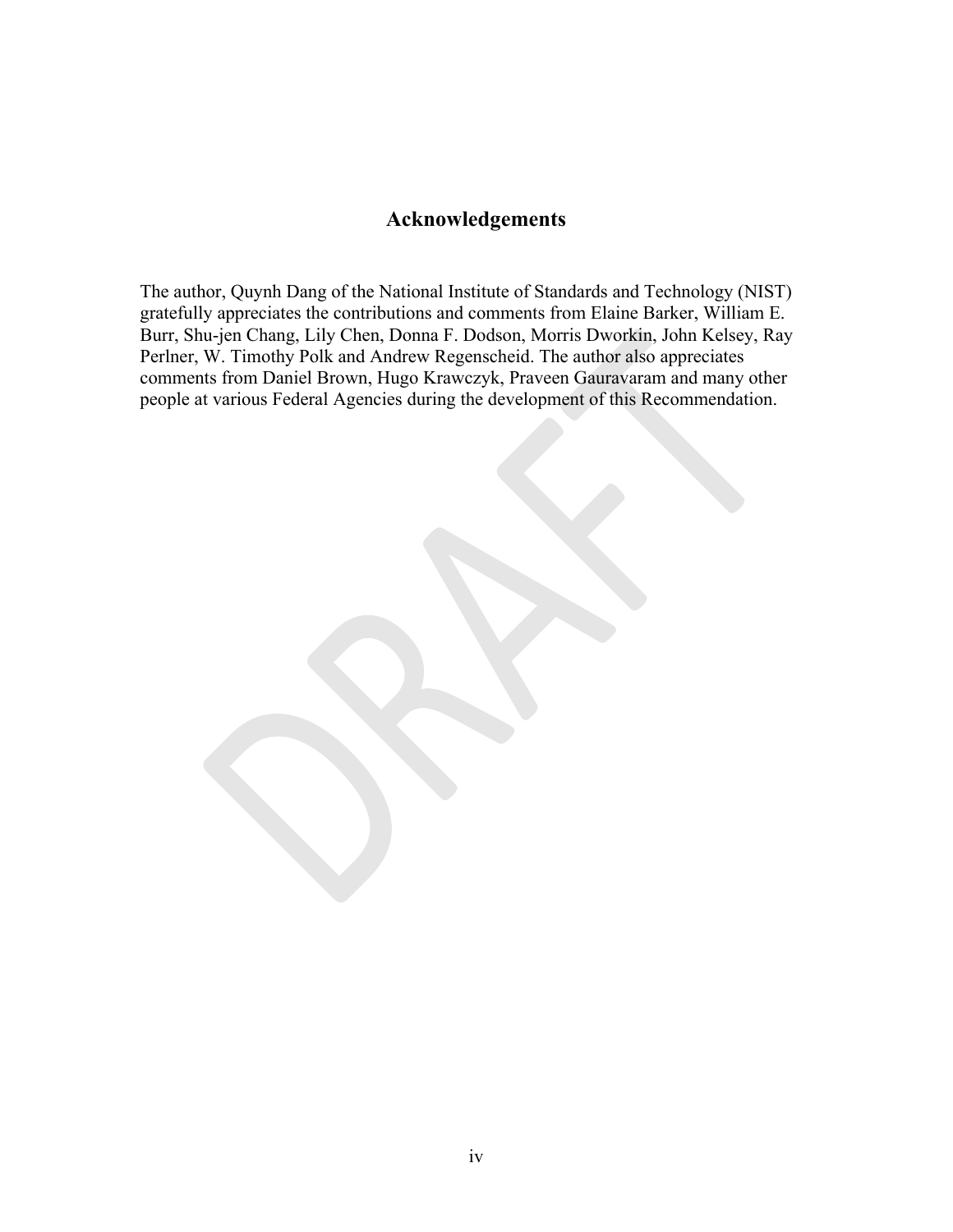# **Table of Contents**

| $\mathbf{1}$   |     |                                                         |                                                                     |    |  |  |
|----------------|-----|---------------------------------------------------------|---------------------------------------------------------------------|----|--|--|
| $\overline{2}$ |     |                                                         |                                                                     |    |  |  |
| 3              |     | Glossary of Terms, Acronyms and Mathematical Symbols  4 |                                                                     |    |  |  |
|                | 3.1 |                                                         |                                                                     |    |  |  |
|                | 3.2 |                                                         |                                                                     |    |  |  |
|                | 3.3 |                                                         |                                                                     |    |  |  |
| $\overline{4}$ |     |                                                         |                                                                     |    |  |  |
|                | 4.1 |                                                         |                                                                     |    |  |  |
|                | 4.2 |                                                         |                                                                     |    |  |  |
| 5              |     |                                                         |                                                                     |    |  |  |
|                | 5.1 |                                                         |                                                                     |    |  |  |
|                | 5.2 |                                                         |                                                                     |    |  |  |
|                |     | 5.2.1                                                   |                                                                     |    |  |  |
|                |     | 5.2.2                                                   |                                                                     |    |  |  |
|                |     | 5.2.3                                                   | Randomized Hashing for Digital Signatures  12                       |    |  |  |
|                | 5.3 |                                                         |                                                                     |    |  |  |
|                |     | 5.3.1                                                   |                                                                     |    |  |  |
|                |     | 5.3.2                                                   |                                                                     |    |  |  |
|                |     | 5.3.3                                                   |                                                                     |    |  |  |
|                |     | 5.3.4                                                   |                                                                     |    |  |  |
|                |     | 5.3.5                                                   |                                                                     |    |  |  |
|                | 5.4 |                                                         |                                                                     |    |  |  |
|                |     | 5.4.1                                                   | Using a Hash Function Directly for Key Derivation  16               |    |  |  |
|                |     | 5.4.2                                                   | Using HMAC for Key Derivation During a Key Agreement                |    |  |  |
|                |     | 5.4.3                                                   | Using HMAC for Key Derivation from a Pre-shared Key  17             |    |  |  |
|                | 5.5 |                                                         |                                                                     |    |  |  |
| 6              |     |                                                         |                                                                     |    |  |  |
|                |     |                                                         | Appendix A: Actual Second Preimage Resistance Strengths of Approved |    |  |  |
|                |     |                                                         |                                                                     | 20 |  |  |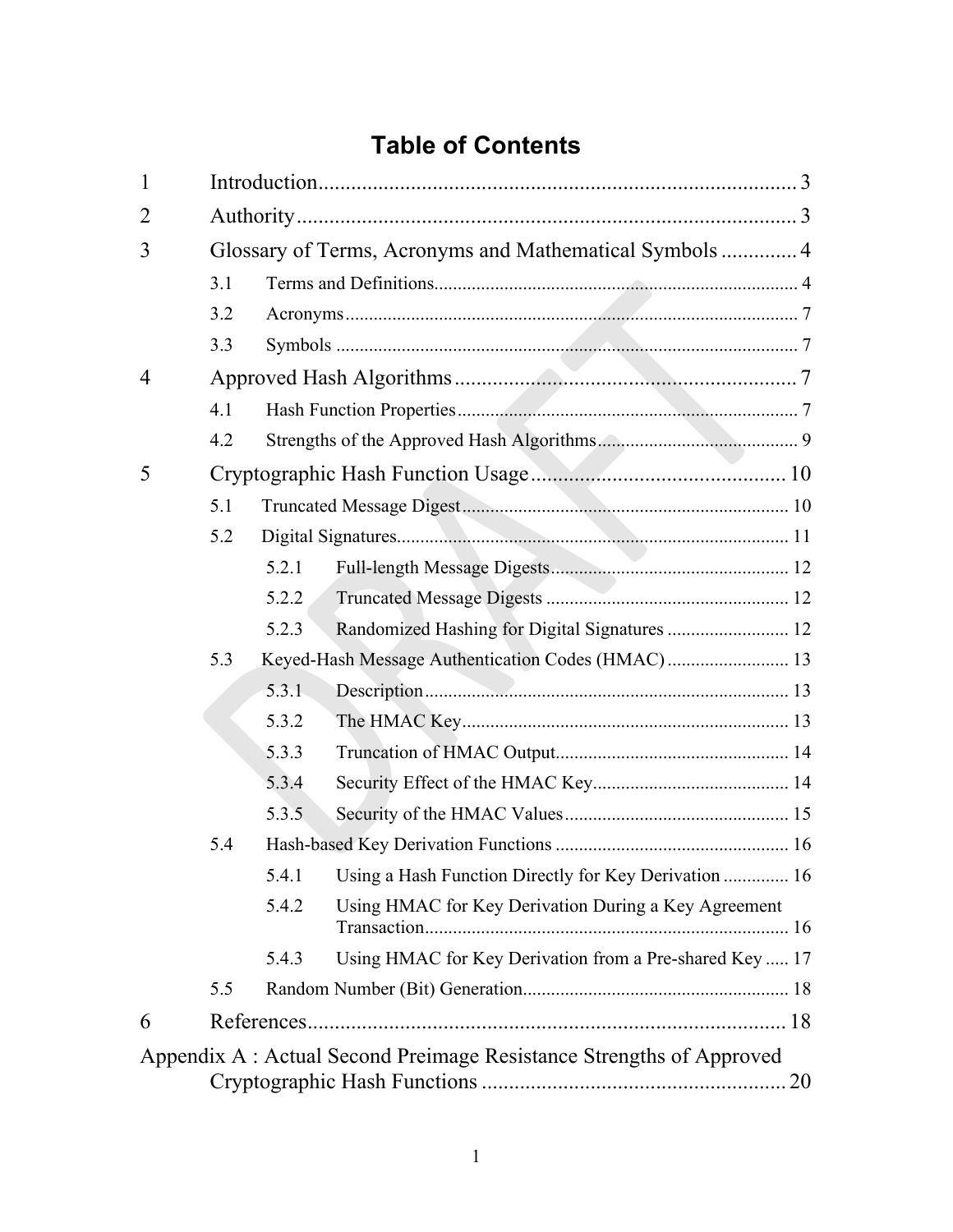|--|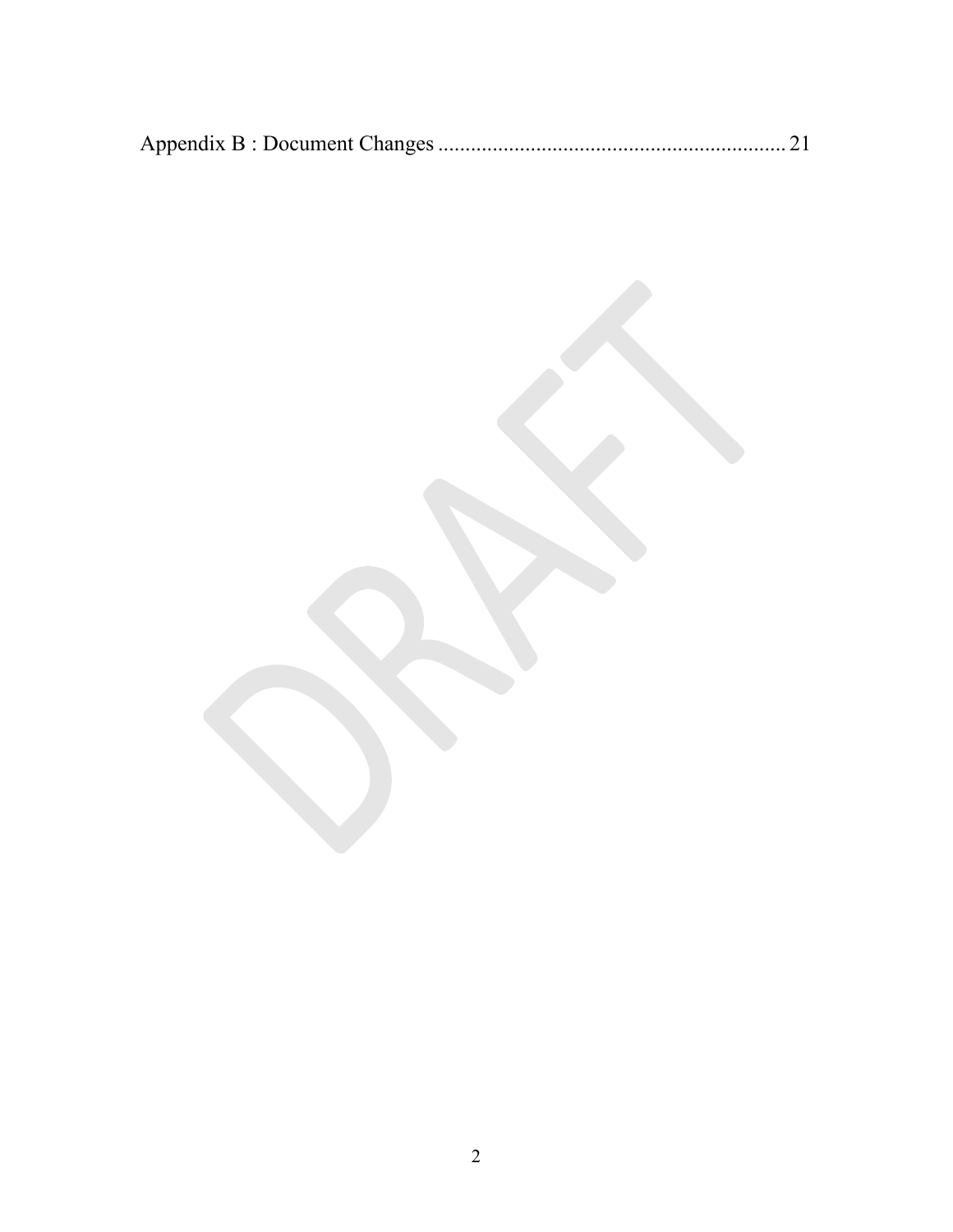# <span id="page-7-0"></span> **Recommendation for Applications Using Approved Hash Algorithms**

### **1 Introduction**

typically used with other cryptographic algorithms. A hash algorithm is used to map a message of arbitrary length to a fixed-length message digest. Federal Information Processing Standard (FIPS) 180-4, the Secure Hash Standard (SHS) [FIPS 180-4], specifies seven approved hash algorithms: SHA-1, SHA-224, SHA-256, SHA-384, SHA-512, SHA-512/224 and SHA-512/256. Secure hash algorithms are

 are not included herein. This Recommendation provides security guidelines for achieving the required or desired security strengths of several cryptographic applications that employ the approved cryptographic hash functions specified in FIPS 180-4, such as digital signature applications specified in FIPS 186-3 [FIPS 186-3], Keyed-hash Message Authentication Codes (HMACs) specified in FIPS 198-1 [FIPS 198-1] and Hash-based Key Derivation Functions specified in SP 800-56A [SP 800-56A] and SP 800-56B [SP 800-56B]. While the use of hash functions in HMAC-based key derivation functions is specified in SP 800-56C [SP 800-56C] and SP 800-108 [SP 800-108], these documents sufficiently address the security aspects of their use, so discussions of SP 800-56C and SP 800-108

# **2 Authority**

This Recommendation has been developed by the National Institute of Standards and Technology (NIST) in furtherance of its statutory responsibilities under the Federal Information Security Management Act (FISMA) of 2002, Public Law 107-347.

NIST is responsible for developing standards and guidelines, including minimum requirements, for providing adequate information security for all agency operations and assets, but such standards and guidelines **shall not** apply to national security systems. This recommendation is consistent with the requirements of the Office of Management and Budget (OMB) Circular A-130, Section 8b(3), Securing Agency Information Systems, as analyzed in A-130, Appendix IV: Analysis of Key Sections. Supplemental information is provided in A-130, Appendix III.

(attribution would be appreciated by NIST). This Recommendation has been prepared for use by Federal agencies. It may be used by non-governmental organizations on a voluntary basis and is not subject to copyright

Nothing in this Recommendation should be taken to contradict standards and guidelines made mandatory and binding on Federal agencies by the Secretary of Commerce under statutory authority. Nor should this Recommendation be interpreted as altering or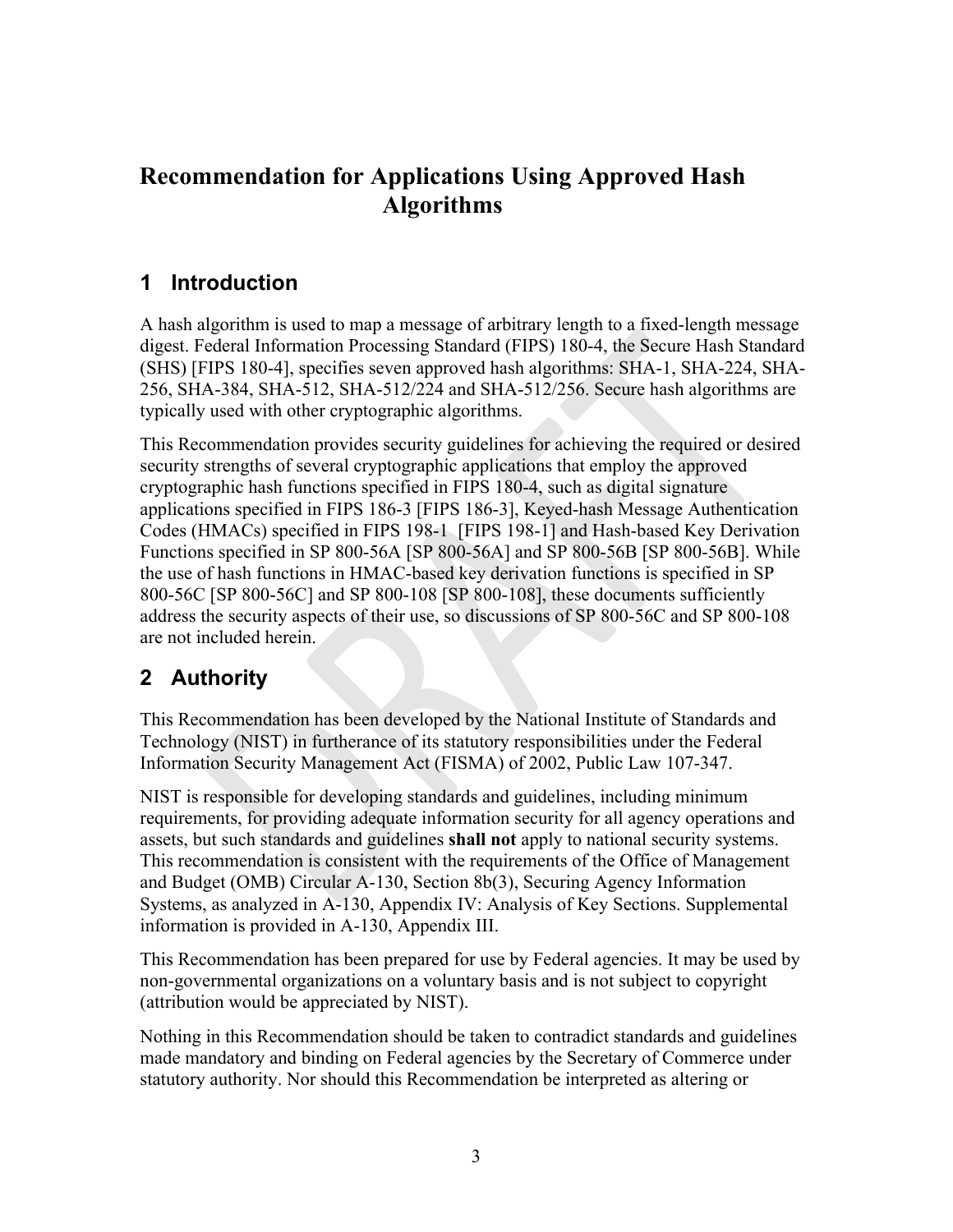<span id="page-8-0"></span>superseding the existing authorities of the Secretary of Commerce, Director of the OMB, or any other federal official.

 Recommendation. Conformance testing for implementations of this Recommendation will be conducted within the framework of the Cryptographic Algorithm Validation Program (CAVP) and the Cryptographic Module Validation Program (CMVP). The requirements of this Recommendation are indicated by the word "**shall**". Some of these requirements may be out-of-scope for CAVP and CMVP validation testing, and thus are the responsibility of entities using, implementing, installing, or configuring applications that incorporate this

## **3 Glossary of Terms, Acronyms and Mathematical Symbols**

| Adversary                   | An entity that is not authorized to access or modify information,<br>or who works to defeat any protections afforded the<br>information.                                                                                                              |
|-----------------------------|-------------------------------------------------------------------------------------------------------------------------------------------------------------------------------------------------------------------------------------------------------|
| Algorithm                   | A clearly-specified mathematical process for computation; a set<br>of rules that, if followed, will give a prescribed result.                                                                                                                         |
| Approved                    | FIPS-approved and/or NIST-recommended. An algorithm or<br>technique that is either 1) specified in a FIPS or NIST<br>Recommendation, 2) adopted in a FIPS or NIST<br>Recommendation or 3) specified in a list of NIST-approved<br>security functions. |
| Approved hash<br>algorithms | Hash algorithms specified in FIPS 180.                                                                                                                                                                                                                |
| Bit string                  | An ordered sequence of 0 and 1 bits. The leftmost bit is the<br>most significant bit of the string. The rightmost bit is the least<br>significant bit of the string.                                                                                  |
| Bits of security            | See security strength.                                                                                                                                                                                                                                |
| Block cipher                | An invertible symmetric key cryptographic algorithm that<br>operates on fixed-length blocks of input using a secret key and<br>an unvarying transformation algorithm. The resulting output<br>block is the same length as the input block.            |
| Collision                   | An event in which two different messages have the same<br>message digest.                                                                                                                                                                             |
| Collision resistance        | An expected property of a cryptographic hash function whereby<br>it is computationally infeasible to find a collision, See<br>"Collision".                                                                                                            |

#### **3.1 Terms and Definitions**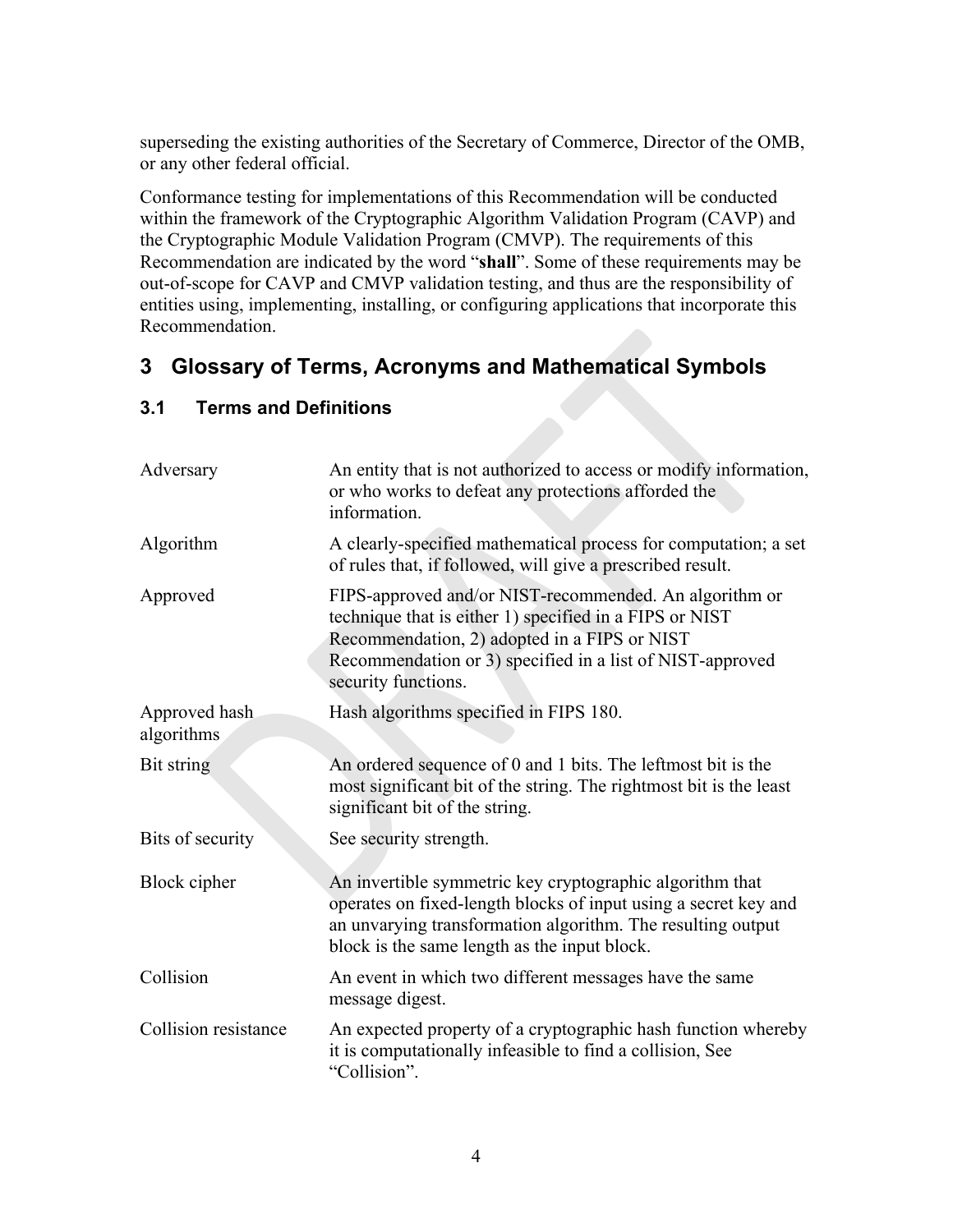| Cryptographic hash<br>function | A function that maps a bit string of arbitrary length to a fixed-<br>length bit string and is expected to have the following three<br>properties:                                                                                                                                                             |  |  |
|--------------------------------|---------------------------------------------------------------------------------------------------------------------------------------------------------------------------------------------------------------------------------------------------------------------------------------------------------------|--|--|
|                                | 1. Collision resistance (see Collision resistance),                                                                                                                                                                                                                                                           |  |  |
|                                | 2. Preimage resistance (see Preimage resistance) and                                                                                                                                                                                                                                                          |  |  |
|                                | 3. Second preimage resistance (see Second preimage<br>resistance).                                                                                                                                                                                                                                            |  |  |
|                                | Approved cryptographic hash functions are specified in<br><b>FIPS 180.</b>                                                                                                                                                                                                                                    |  |  |
| Digital signature              | The result of applying two cryptographic functions (a<br>cryptographic hash function, followed by a digital signature<br>function, see FIPS 186-3 for details) to data that, when the<br>functions are properly implemented, provides origin<br>authentication, data integrity and signatory non-repudiation. |  |  |
| Hash algorithm                 | See cryptographic hash function. "Hash algorithm" and<br>"cryptographic hash function" are used interchangeably in this<br>Recommendation.                                                                                                                                                                    |  |  |
| Hash output                    | See "message digest".                                                                                                                                                                                                                                                                                         |  |  |
| Hash value                     | See "message digest".                                                                                                                                                                                                                                                                                         |  |  |
| Key                            | A parameter used with a cryptographic algorithm that<br>determines its operation in such a way that an entity with<br>knowledge of the key can reproduce or reverse the operation,<br>while an entity without knowledge of the key cannot. Examples<br>applicable to this Recommendation include:             |  |  |
|                                | 1. The computation of a keyed-hash message authentication<br>code.                                                                                                                                                                                                                                            |  |  |
|                                | 2. The verification of a keyed-hash message authentication<br>code.                                                                                                                                                                                                                                           |  |  |
|                                | 3. The generation of a digital signature on a message.                                                                                                                                                                                                                                                        |  |  |
|                                | 4. The verification of a digital signature.                                                                                                                                                                                                                                                                   |  |  |
| <b>Key Derivation Key</b>      | A key used as an input to a key derivation function to derive<br>other keys.                                                                                                                                                                                                                                  |  |  |
| Keying Material                | A binary string, such that any non-overlapping segments of the<br>string with the required lengths can be used as symmetric<br>cryptographic keys and secret parameters, such as initialization<br>vectors.                                                                                                   |  |  |
| MAC algorithm                  | An algorithm that computes a MAC from a message and a key.                                                                                                                                                                                                                                                    |  |  |
| Message digest                 | The result of applying a cryptographic hash function to a<br>message. Also known as a "hash value" or "hash output".                                                                                                                                                                                          |  |  |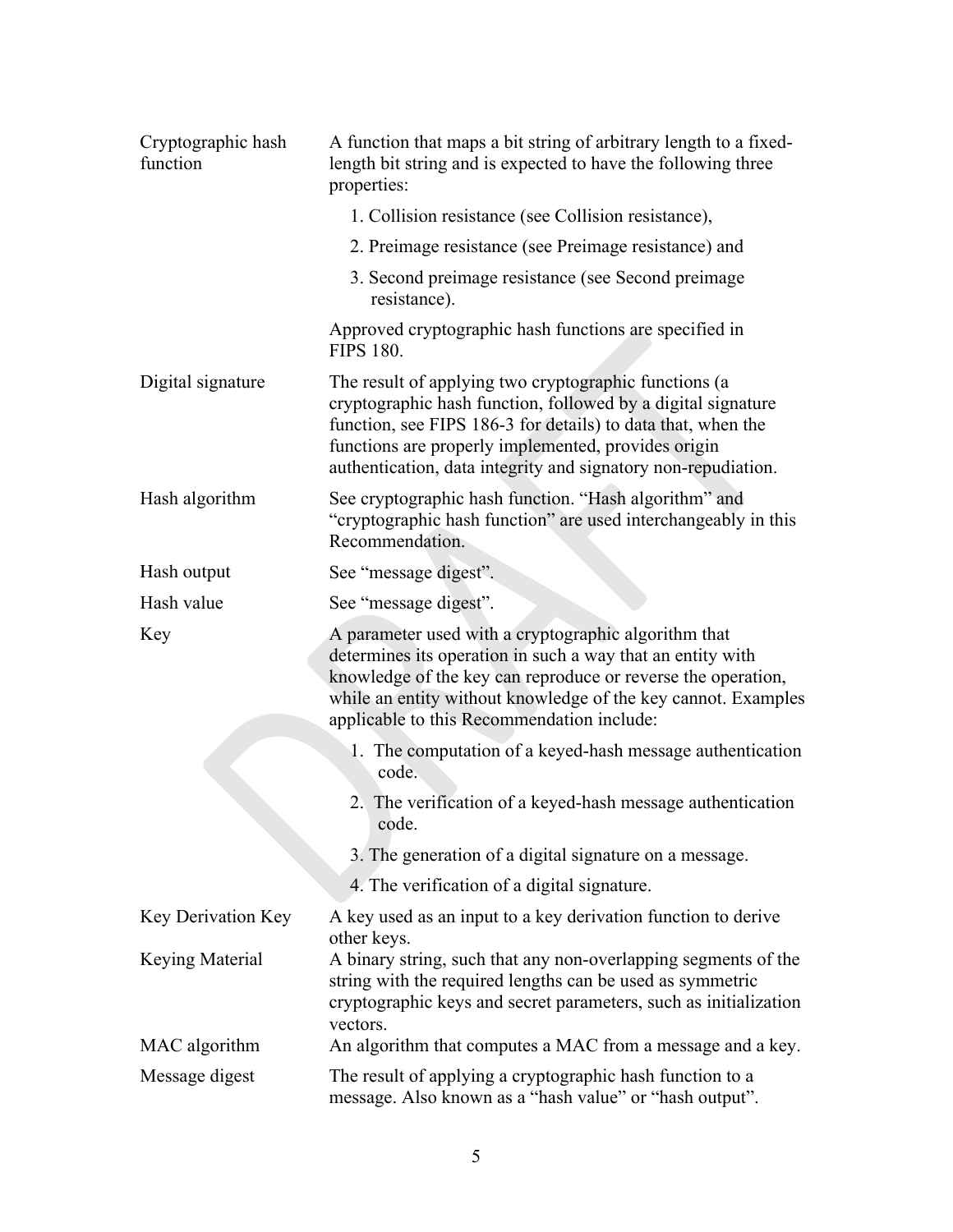| Preimage                                                            | A message $X$ that produces a given message digest when it is<br>processed by a hash function.                                                                                                                                                                                                                                                             |
|---------------------------------------------------------------------|------------------------------------------------------------------------------------------------------------------------------------------------------------------------------------------------------------------------------------------------------------------------------------------------------------------------------------------------------------|
| Preimage resistance                                                 | An expected property of a cryptographic hash function such<br>that, given a randomly chosen message digest, message_digest,<br>it is computationally infeasible to find a preimage of the<br><i>message_digest</i> , See "Preimage".                                                                                                                       |
| Random bit                                                          | A binary bit for which an attacker has exactly a 50% probability<br>of success of guessing the value of the bit as either a zero or<br>one.                                                                                                                                                                                                                |
| Random bit generator                                                | A device or algorithm that can produce a sequence of random<br>bits that appears to be statistically independent and unbiased.                                                                                                                                                                                                                             |
| Randomized hashing                                                  | A process by which the input to a cryptographic hash function is<br>randomized before being processed by the cryptographic hash<br>function.                                                                                                                                                                                                               |
| Random number                                                       | A value in a set that has an equal probability of being selected<br>from the total population of possibilities and, hence, is<br>unpredictable. A random number is an instance of an unbiased<br>random variable, that is, the output produced by a uniformly<br>distributed random process.                                                               |
| Second preimage                                                     | A message $X'$ , that is different from a given message $X$ , such<br>that its message digest is the same as the known message digest<br>of $X$ .                                                                                                                                                                                                          |
| Second preimage<br>resistance                                       | An expected property of a cryptographic hash function whereby<br>it is computationally infeasible to find a second preimage of a<br>known message digest, See "Second preimage".                                                                                                                                                                           |
| Secret keying material                                              | The binary data that is used to form secret keys, such as AES<br>encryption or HMAC keys.                                                                                                                                                                                                                                                                  |
| Security strength of a<br>cryptographic<br>algorithm or system      | A number associated with the amount of work (that is, the<br>number of operations) that is required to break a cryptographic<br>algorithm or system. Security strength is measured in bits. If $2^N$<br>execution operations of the algorithm (or system) are required to<br>break the cryptographic algorithm, then the security strength is<br>$N$ bits. |
| Security Strength of a<br>secret key (or value)<br>(in binary bits) | The required amount of work to find the key that is associated<br>with some specific algorithm.                                                                                                                                                                                                                                                            |
| <b>Shall</b>                                                        | Used to indicate a requirement of this Recommendation.                                                                                                                                                                                                                                                                                                     |
| Shared secret                                                       | A secret value that has been computed using a key agreement<br>algorithm and is used as input to a key derivation function.                                                                                                                                                                                                                                |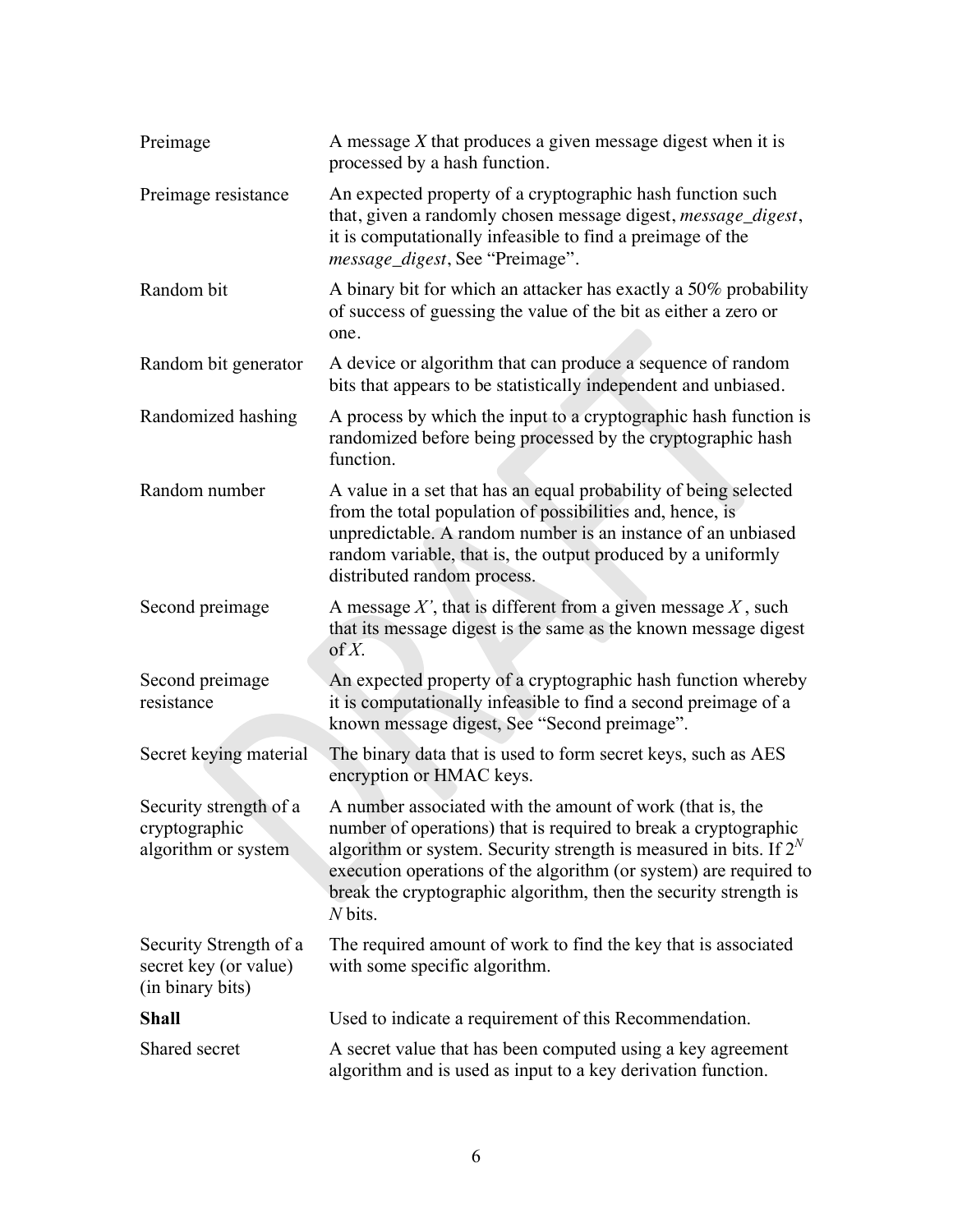#### **3.2 Acronyms**

| <b>FIPS</b> | <b>Federal Information Processing Standard</b> |
|-------------|------------------------------------------------|
| <b>SHA</b>  | Secure Hash algorithm                          |
| <b>KDF</b>  | Key Derivation Function                        |
| <b>MAC</b>  | Message Authentication Code                    |
| <b>HMAC</b> | Keyed-hash Message Authentication Code         |
| <b>RBG</b>  | Random Bit Generator                           |
|             |                                                |

#### **3.3 Symbols**

| K               | HMAC key.                                                                 |
|-----------------|---------------------------------------------------------------------------|
| L               | Length in bits of the full message digests from a hash function.          |
| MacTag          | Transmitted full or truncated HMAC output.                                |
| min(x, y)       | The minimum of x and y. For example, if $x < y$ , then min $(x, y) = x$ . |
| $\lambda$       | Length in bits of a <i>MacTag</i> .                                       |
| $\vert x \vert$ | The length (in bits) of the bit string x. For example, $ 01100100  = 8$ . |

# **4 Approved Hash Algorithms**

Currently, there are seven approved hash algorithms specified in FIPS 180-4: SHA-1, SHA-224, SHA-256, SHA-384 SHA-512, SHA-512/224 and SHA-512/256. These hash algorithms produce outputs of 160, 224, 256, 384, 512, 224 and 256 bits, respectively. The output of a hash algorithm is commonly known as a message digest, a hash value or a hash output.

### **4.1 Hash Function Properties**

 $\overline{a}$ 

A cryptographic hash function<sup>1</sup> is expected to have the following three properties:

1. Collision resistance: It is computationally infeasible to find two different inputs to the cryptographic hash function that have the same hash value. That is, if *hash* is a cryptographic hash function, it is computationally infeasible to find two different inputs *x* and *x'* for which  $hash(x) = hash(x')$ . Collision resistance is measured by the amount of work that would be needed to find a collision for a cryptographic hash function with high probability. If the amount of work is  $2^N$ , then the collision resistance is *N* bits. The estimated strength for collision resistance provided by a hash-function is half the length of the hash value produced by a given cryptographic hash function, i.e., the estimated security strength for collision

<sup>&</sup>lt;sup>1</sup> The terms "cryptographic hash function" and "hash algorithm" are used interchangeably, depending on the context of the discussions throughout this Recommendation.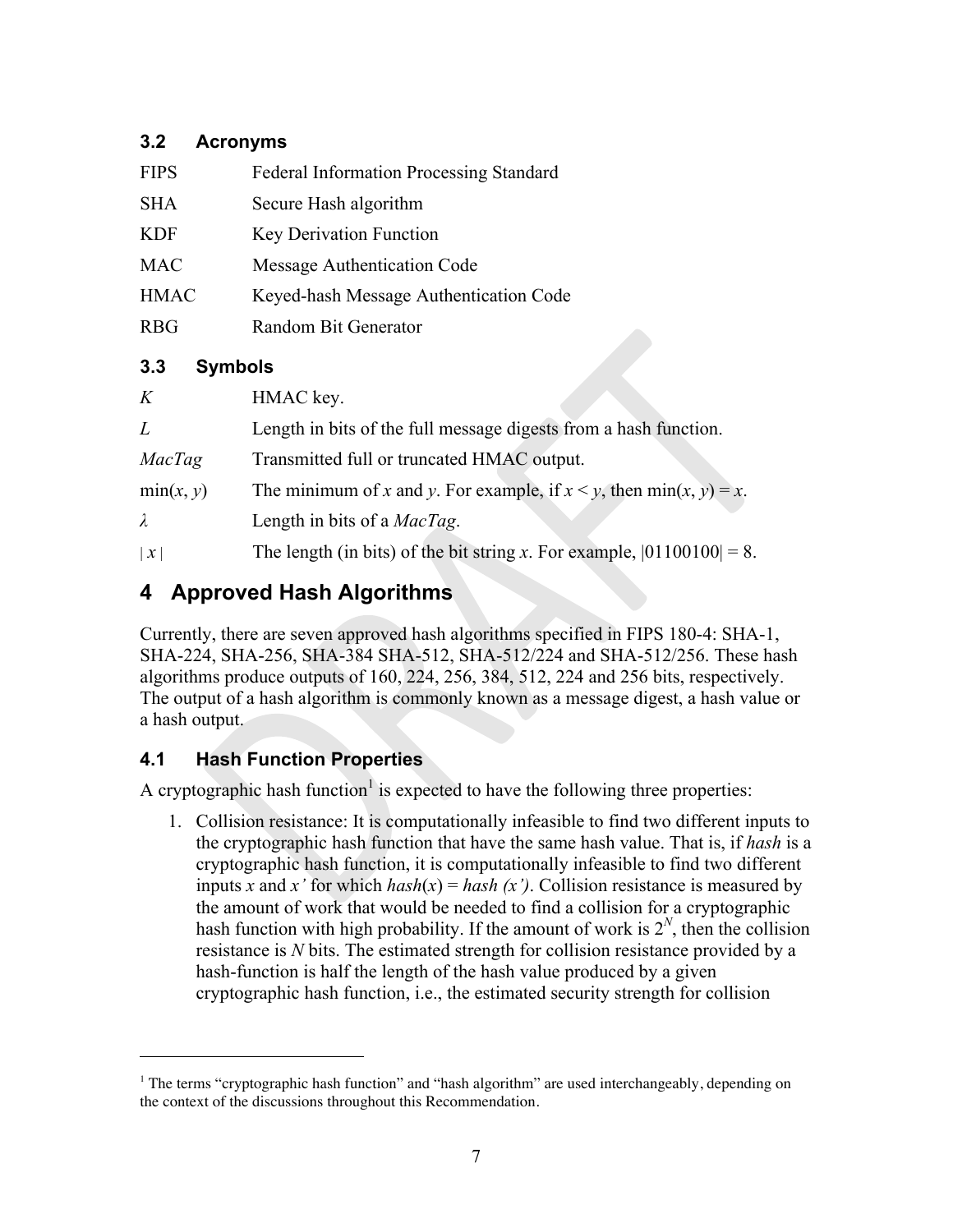resistance is *L*/2 bits. For example, SHA-256 produces a (full-length) hash value of 256 bits; SHA-256 provides an estimated collision resistance of 128 bits.

- 256 bits; SHA-256 provides an estimated preimage resistance of 256 bits. 2. Preimage resistance<sup>2</sup>: Given a randomly chosen hash value, *hash value*, it is computationally infeasible to find an *x* so that  $hash(x) = hash$  value. This property is also called the one-way property. Preimage resistance is measured by the amount of work that would be needed to find a preimage for a cryptographic hash function with high probability. If the amount of work is  $2^N$ , then the preimage resistance is *N* bits. The estimated strength for preimage resistance provided by a hash-function is the length of the hash value produced by a given cryptographic hash function, i.e., the estimated security strength for preimage resistance is *L* bits. For example, SHA-256 produces a (full-length) hash value of
- 256 provides an estimated second preimage resistance of 256 bits. 3. Second preimage resistance: It is computationally infeasible to find a second input that has the same hash value as any other specified input. That is, given an input *x*, it is computationally infeasible to find a second input *x'* that is different from *x*, such that  $hash(x) = hash(x')$ . Second preimage resistance is measured by the amount of work that would be needed to find a second preimage for a cryptographic hash function with high probability; more detail can be found in Appendix A. If the amount of work is  $2<sup>N</sup>$ , then the second preimage resistance is *N* bits. The estimated strength for second preimage resistance provided by a hashfunction is the length of the hash value produced by a given cryptographic hash function, i.e., the estimated security strength for second preimage reistance is *L*  bits. For example, SHA-256 produces a (full-length) hash value of 256 bits; SHA-

 $(i.e., L)$ . The security strength of a cryptographic hash function is determined by either: its collision resistance strength, preimage resistance strength or second preimage resistance strength, depending on the property(ies) that the cryptographic application needs from the cryptographic hash function. If an application requires more than one property from the cryptographic hash function, then the weakest property is the security strength of the cryptographic hash function for the application. For instance, the security strength of a cryptographic hash function for digital signatures is defined as its collision resistance strength, because digital signatures require collision resistance and second preimage resistance from the cryptographic hash function, and the collision resistance strength of the cryptographic hash function  $(L/2)$  is less than its second preimage resistance strength

A cryptographic hash function that is not suitable for one application might be suitable for other cryptographic applications that do not require the same security properties. For example, SHA-1 is not suitable for digital signature applications (as specified in FIPS 186-3) that require 112 bits of security unless randomized hashing is used as discussed in Section 5.2.3. However, SHA-1 can be used to provide 112 bits of security for HMAC

 $\overline{a}$ 

 $2$  There are slightly different definitions of preimage resistance of cryptographic hash functions in the literature.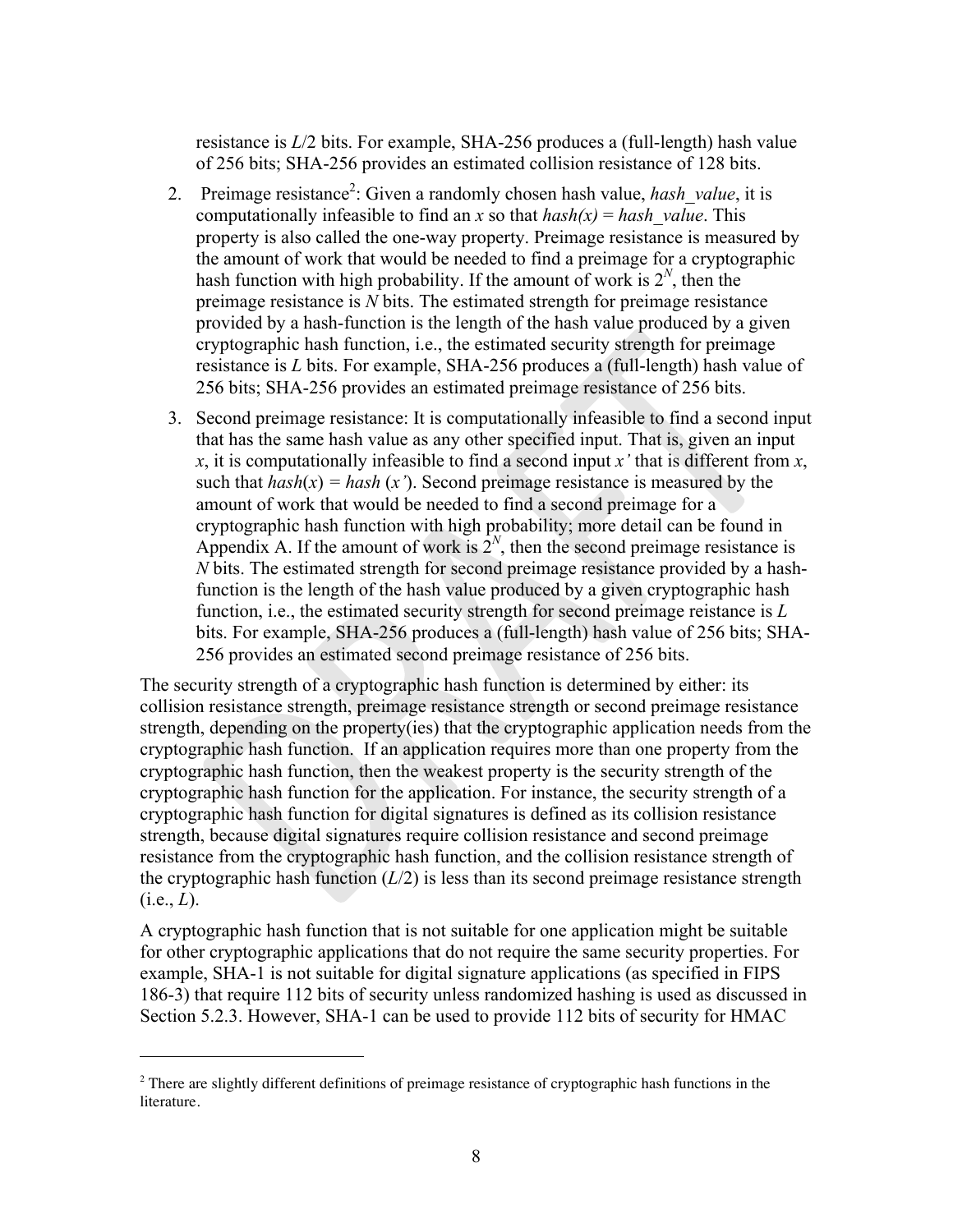applications (as specified in FIPS 198-1). In the case of digital signatures, SHA-1 does not provide the 112 bits of collision resistance needed to achieve the security strength. On the other hand, SHA-1 does provide the 112 bits of preimage resistance that is needed to achieve the security strength for HMAC. The security strengths of the approved cryptographic hash functions for different applications can be found in SP 800-57\_Part 1 [SP 800-57].

#### **4.2 Strengths of the Approved Hash Algorithms**

Table 1 provides a summary of the security strengths for the hash function properties (discussed in the previous section) of the approved hash functions.

|                                                                              | $SHA-1$        | SHA-<br>224    | SHA-<br>256    | SHA-<br>384 | SHA-<br>512 | SHA-<br>512/224 | SHA-<br>512/256 |
|------------------------------------------------------------------------------|----------------|----------------|----------------|-------------|-------------|-----------------|-----------------|
| <b>Collision</b><br>Resistance<br>Strength in<br><b>bits</b>                 | < 80           | 112            | 128            | 192         | 256         | 112             | 128             |
| Preimage<br><b>Resistance</b><br>Strength in<br><b>bits</b>                  | 160            | 224            | 256            | 384         | 512         | 224             | 256             |
| <b>Second</b><br>Preimage<br><b>Resistance</b><br>Strength in<br><b>bits</b> | $105 -$<br>160 | $201 -$<br>224 | $201 -$<br>256 | 384         | 394-<br>512 | 224             | 256             |

Table 1: **Strengths of the Security Properties of the Approved Hash Algorithms** 

As mentioned in Section 4.1, the estimated collision resistance strength of one of the approved cryptographic hash functions is, in general, estimated to be half the length of its hash value. This is currently believed to be true for all the approved hash functions except SHA-1. However, the latest cryptanalytic results for SHA-1 [SHA1 Attack] indicate that it may have a collision resistance strength that is considerably less than its expected strength of 80 bits.

The estimated preimage resistance strengths of the approved hash functions are provided in the above table. At the time that this Recommendation was written, there had been no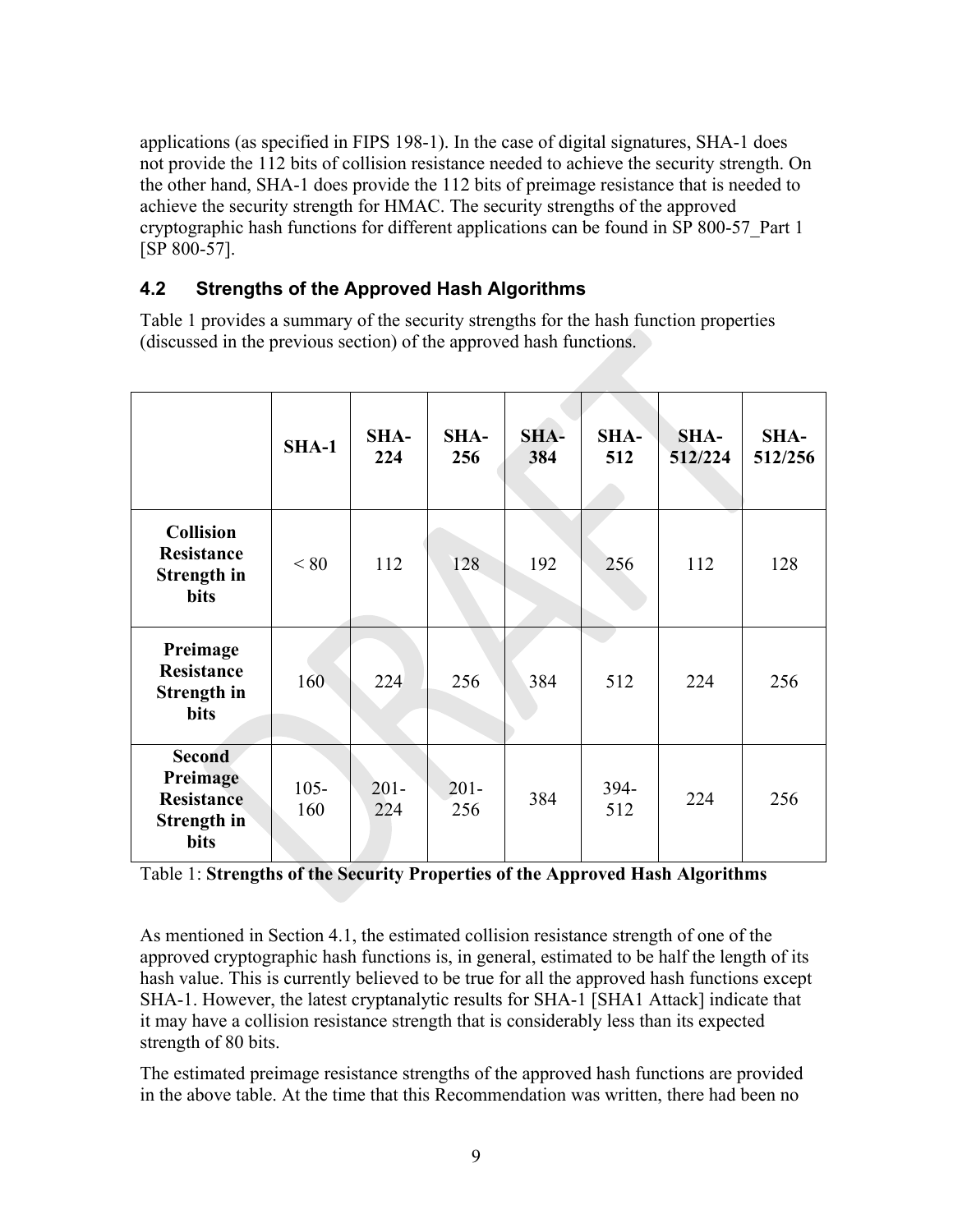known short cuts to find the preimages of the hash values generated from the approved hash algorithms.

Except for SHA-384, SHA-512/224 and SHA-512/256, the second preimage resistance strengths of the approved cryptographic hash functions depend not only on the functions themselves, but also on the sizes of the messages that the cryptographic hash functions process [Second Preimage Attack]. In Table 1, the low end of each range applies to the situation where the message input length to the cryptographic hash function is the maximum length allowed by the hash function, while the high end of the range applies to the situation where the message input length is relatively small. Information on determining the actual second preimage resistance strengths of the approved cryptographic hash functions for different message lengths is provided in Appendix A. In the case of SHA-384, SHA-512/224 or SHA-512/256, the second preimage resistance strength does not depend on the message length; details can be found in Appendix A.

Note that the preimage resistance and the second preimage resistance strengths of any approved hash algorithm specified in FIPS 180-4 are stronger than its collision resistance*.* 

# **5 Cryptographic Hash Function Usage**

#### **5.1 Truncated Message Digest**

Some applications may require a value that is shorter than the (full-length) message digest provided by an approved cryptographic hash function specified in FIPS 180-4. In such cases, it may be appropriate to use a subset of the bits produced by the cryptographic hash function as the (shortened) message digest.

Let the (shortened) message digest be called a truncated message digest, and let *λ* be its desired length in bits. A truncated message digest may be used if the following requirements are met:

- resistance strength *s* (in bits) for the truncated message digest (i.e.,  $\lambda \geq 2s$ ). 1. If collision resistance is required,  $\lambda$  **shall** be at least twice the required collision
- 2. The length of the output block of the approved cryptographic hash function to be used **shall** be greater than  $\lambda$  (i.e.,  $L > \lambda$ ).
- 3. The *λ* left-most bits of the full-length message digest **shall** be selected as the truncated message digest.

For example, if a truncated message digest of 96 bits is desired, the SHA-256 cryptographic hash function could be used (e.g., because it is available to the application, and provides an output larger than 96 bits). The leftmost 96 bits of the 256-bit message digest generated by SHA-256 are selected as the truncated message digest, and the rightmost 160 bits of the message digest are discarded.

For application interoperability, the standard method for truncating cryptographic hash function outputs is provided above strictly as a convenience for implementers and application developers. The proper use of a (shortened) message digest is an applicationlevel issue.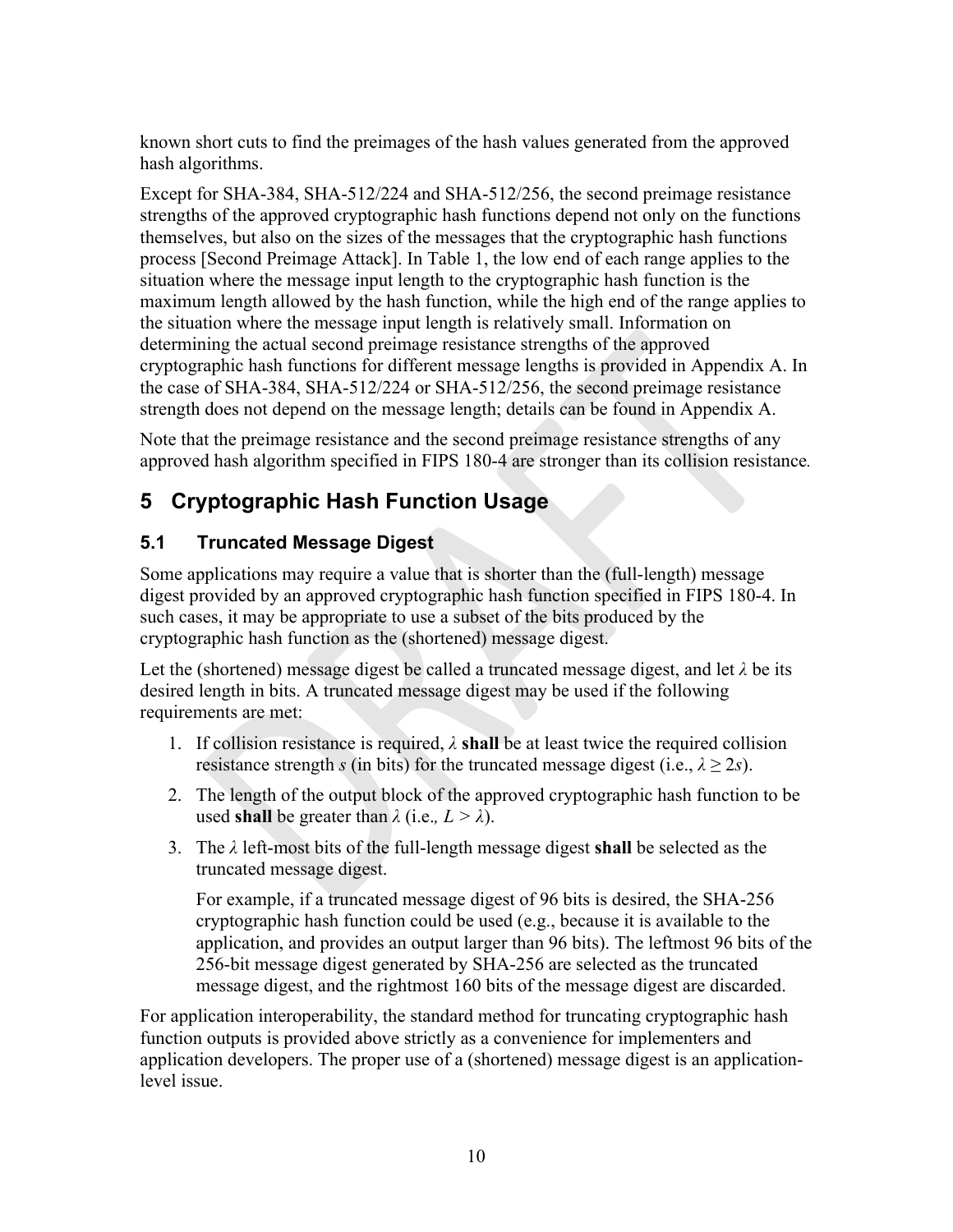Truncating the message digest can impact the security of an application. By truncating a message digest, the estimated collision resistance strength is reduced from  $L/2$  to  $\lambda/2$  (in bits). For the example in item 3 above, even though SHA-256 provides 128 bits of collision resistance, the collision resistance provided by the 96-bit truncated message digest is half the length of the truncated message digest, which is 48 bits, in this case.

The truncated message digest of *λ* bits provides an estimated preimage resistance of *λ* bits, not *L* bits, regardless of the cryptographic hash function used.

The estimated second preimage resistance strength of a message digest truncated to *λ* bits is determined as specified in Appendix A. For example, a 130-bit truncated message digest generated using SHA-256 has an estimated second preimage strength of 130 bits, rather than a value in the range specified in Table 1 above for SHA-256.

Truncating the message digest can have other impacts, as well. For example, applications that use a truncated message digest risk attacks based on confusion between different parties about the specific amount of truncation used, as well as the specific cryptographic hash function that was used to produce the truncated message digest. Any application using a truncated message digest is responsible for ensuring that the truncation amount and the cryptographic hash function used are known to all parties, with no chance of ambiguity. It is also important to note that there is no guarantee that truncation will not make any truncated message digest weaker than its expected security strength.

#### **5.2 Digital Signatures**

A cryptographic hash function is used to map a message of arbitrary length to a fixedlength message digest. For digital signature generation, this message digest is then signed by a digital signature algorithm. The resulting digital signature is used to verify who signed the message and whether it is the same message that was signed (e.g., whether there has been any accidental or deliberate alteration of the received message).

When two different messages have the same message digest (i.e., a collision is found), then a digital signature of one message may be used as a digital signature for the other message. If this happens, then a verified digital signature does not guarantee the authenticity of the signed message, because either one of the two messages could be considered as valid. Therefore, a cryptographic hash function used for digital signatures requires collision resistance. The approved cryptographic hash functions are believed to provide the collision resistance strengths as specified in the Table 1 of Section 4.1.

For digital signature applications, the security strength of a hash function without any preprocessing is generally its collision resistance strength. When appropriate processing is applied to the data before the hash value is computed, the security strength may be more than the collision resistance strength (see Section 5.2.3).

Without any preprocessing of the message input to the cryptographic hash function, the security strength of any digital signature that is generated using an algorithm specified in FIPS 186-3 is the minimum of the collision resistance strength of the hash algorithm and the security strength provided by the signing algorithm and key size. More information can be found in SP 800-57 Part 1. For instance, if a digital signature that is generated by one of the approved digital signature algorithms with SHA-1 as the cryptographic hash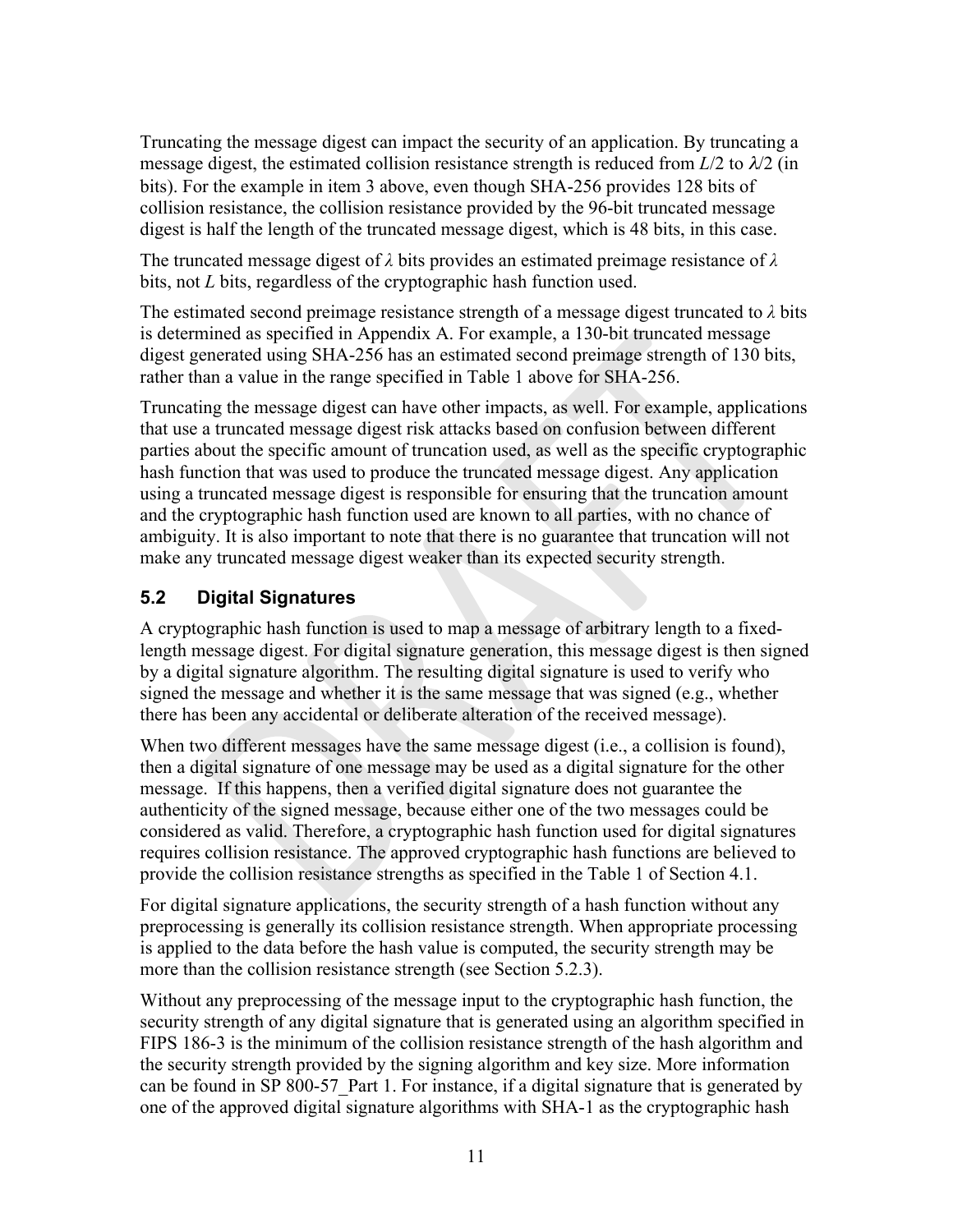signature is less than 80 bits (see Table 1 in Section 4.1). Therefore, SHA-1 **shall not** be function and key sizes specified in FIPS 186-3, then the security strength of this digital used in any new digital signature applications that require at least 80 bits of security strength. Furthermore, SHA-1 **shall not** be used for the generation of digital signatures after the end of 2013 (see SP 800-131A [SP 800-131A] for information about the use of key lengths for digital signature applications). More information on the security strengths of digital signature applications using the approved hash algorithms and the recommended lifetimes of cryptographic algorithm usage can be found in SP 800-57\_Part 1.

There are several ways to use cryptographic hash functions with digital signature algorithms as described below.

#### **5.2.1 Full-length Message Digests**

Full-length message digests, as specified in FIPS 180-4, can be used with the approved digital signature algorithms, as specified in FIPS 186-3. The estimated security strength of collision resistance is provided in Table 1 above.

#### **5.2.2 Truncated Message Digests**

Truncated message digests may be used in generating digital signatures. However, the security of the cryptographic hash functions now depends on the lengths of the truncated message digests, as well as the cryptographic hash function that is used.

The length of truncated message digests used **shall** be at least twice the desired security strength required for the digital signature. For example, if a security strength of 112 bits is required, a truncated message digest of at least 224 bits must be produced. All hash functions except SHA-1 could be used to generate a 224-bit message digest, although, in the case of SHA-224 and SHA-512/224, the hash-value would not be truncated. It is recommended that the hash function chosen should minimize the number of truncation operations required to achieve the desired length for the hash value. For the example above, SHA-512/224 should be chosen over SHA-384 and SHA-512/256; all three hash algorithms require truncation to achieve the advertized length for the hash function (i.e., 224, 384 and 256 bits, respectively; see FIPS 180-4). However, to achieve a 224-bit message digest, SHA-384 and SHA-512/256 would require additional truncation.

#### **5.2.3 Randomized Hashing for Digital Signatures**

resistance strength, (collision resistance strength  $+$  random value strength)). As described in Section 5.2, the security strength of a digital signature is limited by the collision resistance strength of the cryptographic hash function. However, when using the randomized hashing technique specified in SP 800-106 [SP 800-106], the security strength of the randomized cryptographic hash function is the minimum of its second preimage resistance strength and the total strength of its collision resistance strength plus the strength of the random value (i.e., *security strength* = min(*second preimage* 

*Ferriance Strengthance strengthance is used, the random value shall be generated with at least 112* bits of security strength and **shall** be at least 112 bits in length.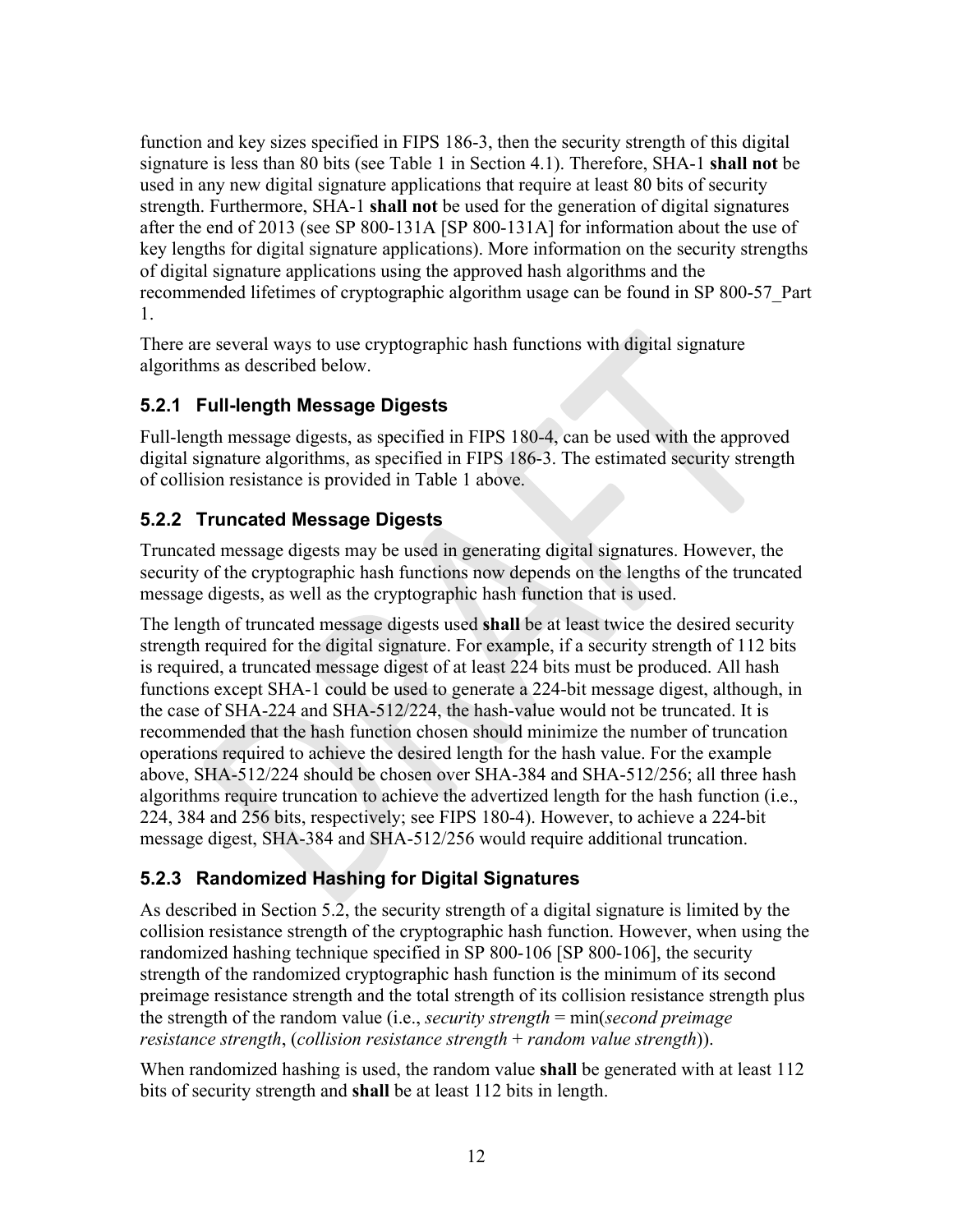specified in SP 800-106 is used. As stated in Section 4.1, SHA-1 has an estimated collision resistance strength that is less than 80 bits. Therefore, SHA-1 may not be suitable for digital signature applications that require 80 bits of security unless the randomized hashing technique is used. When SHA-1 is used with the randomized hashing technique specified in SP 800-106, the security strength provided is estimated at 160 bits (i.e., *security strength* = min(160, (80+112)); note that in this case, the collision resistance strength of SHA-1 can be considered to be 80 bits in the above formula, since the randomizing disallows the cryptanalytic attacks on SHA-1 that reduce its collision resistance strength. Therefore, SHA-1 will be suitable for applications requiring 112 or 128 bits of security when the randomized hashing technique

#### $5.3$ **5.3 Keyed-Hash Message Authentication Codes (HMAC)**

#### **5.3.1 Description**

Message authentication codes (MACs) provide data authentication and integrity protection. Two types of algorithms for computing a MAC have been approved: 1) MAC algorithms that are based on approved block cipher algorithms (more information can be found in [SP 800-38B]) and 2) MAC algorithms that are based on cryptographic hash functions, called HMAC algorithms that are specified in FIPS 198-1. This section discusses the use of HMAC.

An output from an HMAC algorithm is called an HMAC output. The HMAC output is either used in its entirety, or is truncated (see Section 5.3.3) when it is transmitted for subsequent verification. The transmitted value is called a *MacTag*. The HMAC algorithm requires the use of a secret key that is shared between the entity that generates the HMAC output (e.g., a message sender), and the entity (or entities) that need to verify the transmitted *MacTag* (message receiver(s)).

the MacTag and the "text" that was MACed to the intended receiver). The HMAC output is generated from a secret key and the string of "text" to be MACed (e.g., a message to be sent) using the HMAC algorithm. The *MacTag* is provided to the *MacTag* verifier, along with the "text" that was MACed (e.g., the sender transmits both

The verifier computes an HMAC output on the received "text" using the same key and HMAC algorithm that was used to generate the *MacTag*, generates a (new) *MacTag*  (either a full or truncated HMAC output), and then compares the generated *MacTag* with the received *MacTag*. If the two values match, the "text" has been correctly received, and the verifier is assured that the entity that generated the *MacTag* is a member of the community of users that share the key.

The security strength provided by the HMAC algorithm is determined by the security strength of the HMAC key and the length of the HMAC output.

### **5.3.2 The HMAC Key**

The security strength of the HMAC algorithm depends, in part, on the security strength of the HMAC key, *K*. An HMAC key **shall** have a security strength that meets or exceeds the security strength required to protect the data over which the HMAC is computed.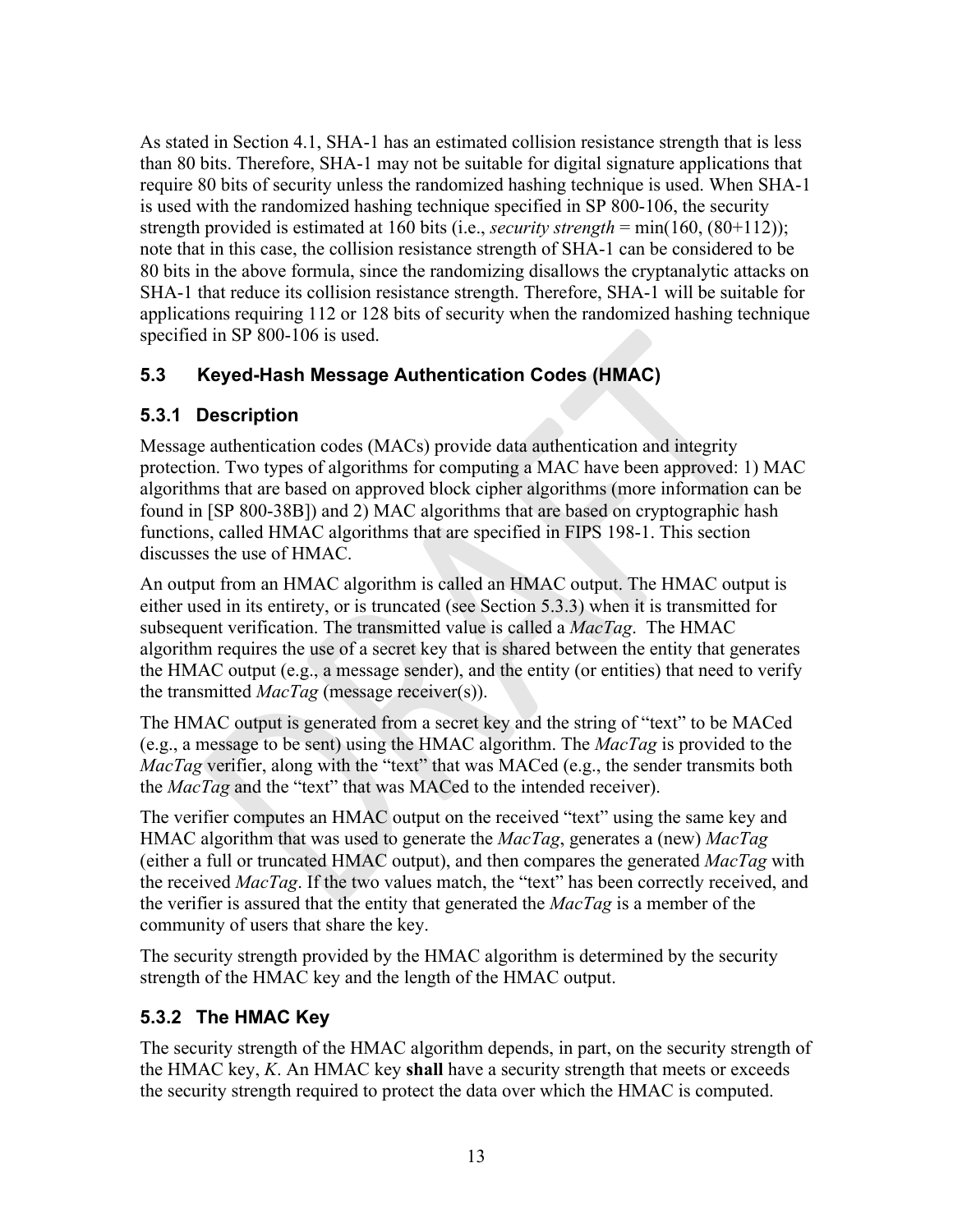The HMAC key **shall** be kept secret. When the secrecy of the HMAC key, *K*, is not preserved, an adversary that knows *K*, may impersonate any of the users that share that key in order to generate *MacTags* that seem to be authentic (i.e., *MacTags* that can be verified and are subsequently presumed to be authentic).

HMAC keys **shall** be one of the following:

- 1) A random bit string generated using an approved random bit generator as specified in SP 800-90 [SP 800-90],
- 2) A key established using an approved key establishment method as specified in SP 800-56A or SP 800-56B,
- 3) A pre-shared key (e.g., a key that has been manually distributed), or
- functions. 4) A key produced using an approved key derivation function and a secret key derivation key. See Section 5.4 for more details on approved key derivation

#### **5.3.3 Truncation of HMAC Output**

When applications truncate the HMAC outputs to generate *MacTags* to a desired length, *λ*, the *λ* left-most bits of the HMAC outputs **shall** be used as the *MacTags*. However, the output length, *λ*, **shall** be no less than 32 bits. For example, a low bandwidth channel or a desired high efficiency computation application such as audio or video casting application might use 32-bit *MacTags*.

#### **5.3.4 Security Effect of the HMAC Key**

<u>.</u>

The security strength effect of the HMAC key<sup>3</sup> is the minimum of the security strength of *K* and the value of 2*L* (i.e., *security strength* = min(*security strength of K*, 2*L*)). For example, if the security strength of *K* is 128 bits, and SHA-1 is used, then the security strength effect of the HMAC key is 128 bits, since for SHA-1, 2*L*= 320. However, when the security strength of  $K$  is greater than 320 bits, the security strength effect of the HMAC key is 320 bits. Therefore, it is not sensible to generate *K* with more than 2*L* bits of security strength.

The HMAC key *K* **shall** have a security strength that meets or exceeds the desired security strength of the HMAC application. For example, if the desired security strength of the HMAC application is 256 bits, the HMAC key *K* **shall** have a security strength of at least 256 bits.

 $3$  As described in [BCK1], the success of a collision attack on any approved HMAC algorithm in FIPS 198-1 that uses SHA-1 would require the collection of at least  $2^{80}$  pairs of chosen plaintexts and their corresponding HMAC values. This is an impractical task. So, the collision attack is not considered in this document. The strength of the HMAC key here is the amount of work required for an attacker who performs a brute-force attack to discover the HMAC key *K* or *H*(*K*0 ⊕ *opad* ) and *H*(*K*0 ⊕ *ipad*) in the HMAC construction (see FIPS 198-1) in order to generate authentic *MacTags* at any time.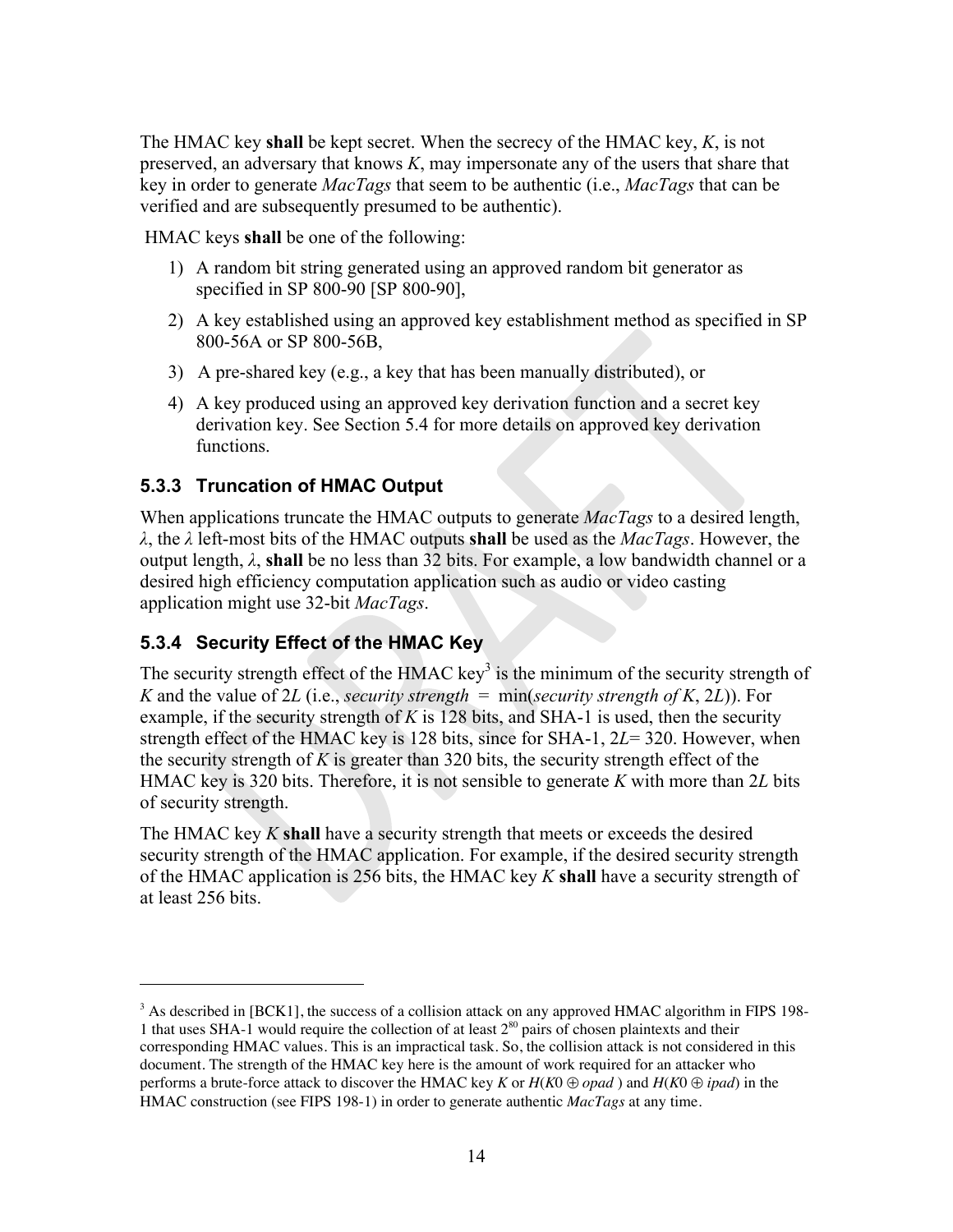#### **5.3.5 Security of the HMAC Values**

The successful verification of a *MacTag* does not completely guarantee that the accompanying text is authentic; there is a slight chance that an adversary with no knowledge of the HMAC key, *K*, can present a (*MacTag*, *text*) pair that will pass the verification procedure. From the perspective of an adversary that does not know the HMAC key *K* (i.e., the adversary is not among the community of users that share the key), the assurance of authenticity provided by a *MacTag* depends on its length and on the number of failed *MacTag* verifications allowed by a system for each value of the HMAC key.

Let  $2<sup>t</sup>$  be the number of failed MAC verifications allowed by a system for each value of the HMAC key. The *MacTag* length and the value of *t* need to be chosen to avoid an unacceptable probability of falsely accepting forged data. The likelihood of accepting forged data as authentic is  $(1/2)^{(|MagTag|-t)}$ . For example, if a *MacTag* length of 32 bits is used, and a system allows  $2^{12}$  failed MAC verifications for any given value of the HMAC key, then the likelihood of accepting forged data is  $(1/2)^{20}$ . In order to increase assurance of authenticity, either the *MacTag* length would need to be increased, or the number of allowed failed MAC verifications for each value of the HMAC key would need to be decreased. To avoid having an unacceptable probability of falsely accepting forged data at any time, the value of HMAC key must be changed to a new value before number of failed MAC authentications reaches the maximum allowed number  $(2<sup>t</sup>)$ . For the example, above, the HMAC key must be changed before the number of failed MAC verifications reaches 212 when the length of *MacTags* is 32 bits.

The table below provides the likelihoods of accepting forged data for different *MacTag*  lengths and allowed numbers of MAC verifications using a given value of the HMAC key. This table is intended to assist the implementers of HMAC applications in securitysensitive systems in assessing the security risk associated with using *MacTags*.

| MacTag |     | Number of allowed failed MAC verifications $(2t)$ |  |
|--------|-----|---------------------------------------------------|--|
| Length | າ∠∪ | ານ                                                |  |
|        |     |                                                   |  |
|        |     |                                                   |  |
|        |     |                                                   |  |

#### **Table 2: Risks/Likelihoods of Accepting Forged Data**

The  $(1/2)^x$  entries in the cells are the risks of accepting forged data with the related *MacTag* lengths and allowed numbers of failed MAC verifications for each value of the HMAC key.

A commonly acceptable length for the *MacTag* is 64 bits; *MacTags* with lengths shorter than 64 bits are discouraged.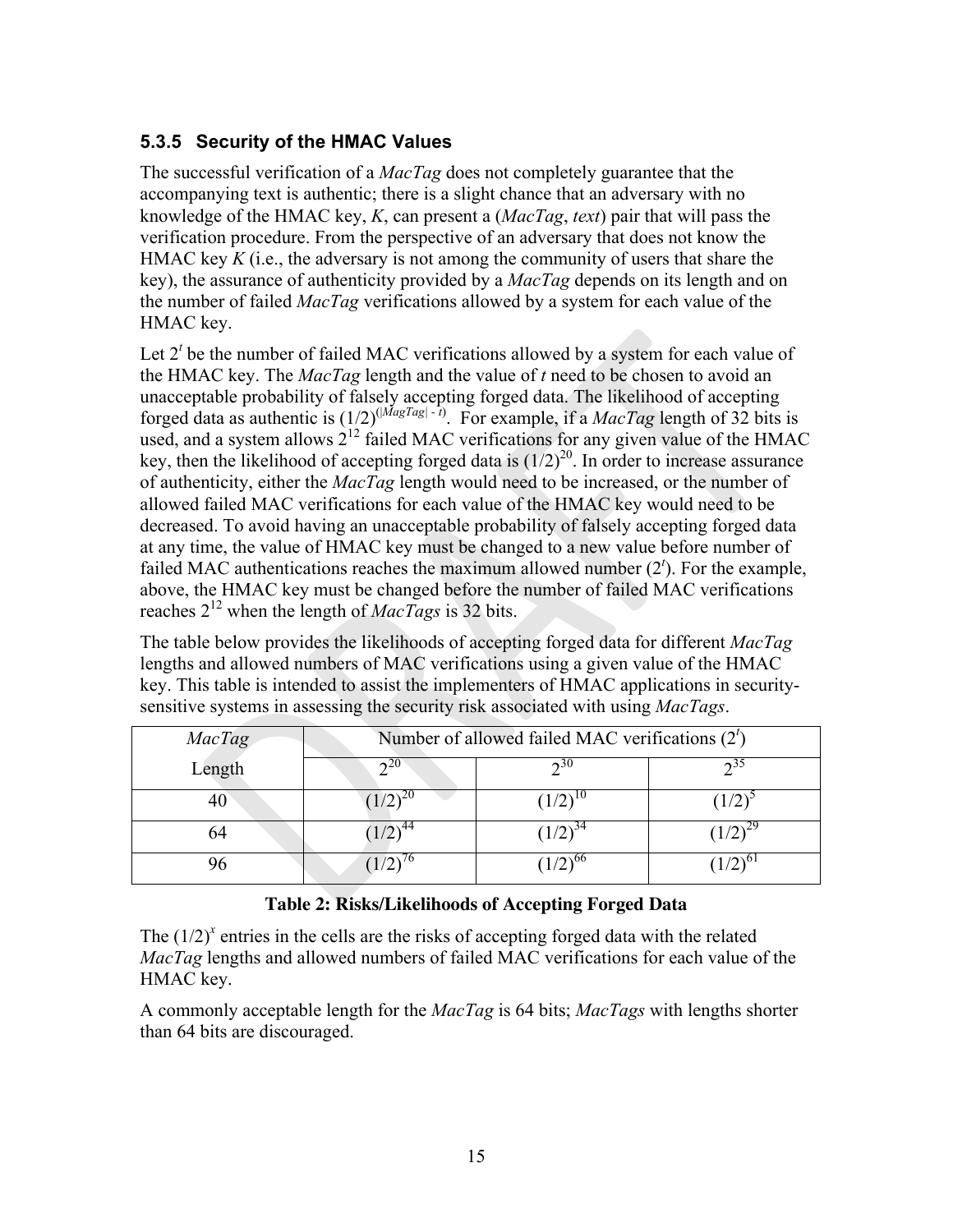#### <span id="page-20-0"></span>**5.4 Hash-based Key Derivation Functions**

Cryptographic hash functions can be used as building blocks in key derivation functions

 (KDFs) (e.g., as specified in SP 800-56A, SP 800-56B, SP 800-56C and SP 800-108). The KDFs specified in SPs 800-56A and B use the hash functions either directly, or indirectly in an HMAC construction. The method specified in SP 800-56C is an additional approved method for key derivation purposes in SPs 800-56A and B. The key derivation functions in SP 800-56A, B and C are used to generate (i.e., derive) secret keying material from a shared secret computed during a key agreement transaction between communicating parties.

The hash-based KDFs specified in SP 800-108 use an HMAC construction and can be used either: (1) to derive keying material from an existing key, or (2) as a key-expansion step in the key derivation method specified in SP 800-56C.

In addition to the KDFs in SPs 800-56A, B and C, and in SP 800-108, there are several other allowed application-specific KDFs described in SP 800-135 [SP 800-135]. These application-specific KDFs are approved for use in their own protocols with specific conditions; see SP 800-135 for detailed information.

#### **5.4.1 Using a Hash Function Directly for Key Derivation**

secret computed during the key agreement transaction and other input attributes. This section discusses and provides security requirements only for the KDFs in SP 800- 56A and B that use the hash function directly as their building block (i.e., in the concatenation and ASN.1 KDFs). The KDFs derive the keying material from a shared

The security strength that can be provided by a derived key depends on the security strength of the asymmetric keys used to generate the shared secret, the preimage strength of the hash function used in the KDF and the length of the derived key. Therefore, if a derived key is intended to provide *s* bits of security strength, then each of the following **shall** be equal to or greater than *s*:

- The security strength provided by the asymmetric keys,
- The preimage strength of the hash function, and
- The length of the derived key in bits.

### **5.4.2 Using HMAC for Key Derivation During a Key Agreement Transaction**

This section discusses and provides security requirements for the key derivation methods in SP 800-56A, B and C that use the hash function in an HMAC construction.

The KDFs specified in SPs 800-56A and B derive keys in a single step, and are being revised to allow the use of HMAC with an **approved** hash function for key derivation. SP 800-56C specifies a two-step key derivation procedure in which HMAC can be used during the key derivation process.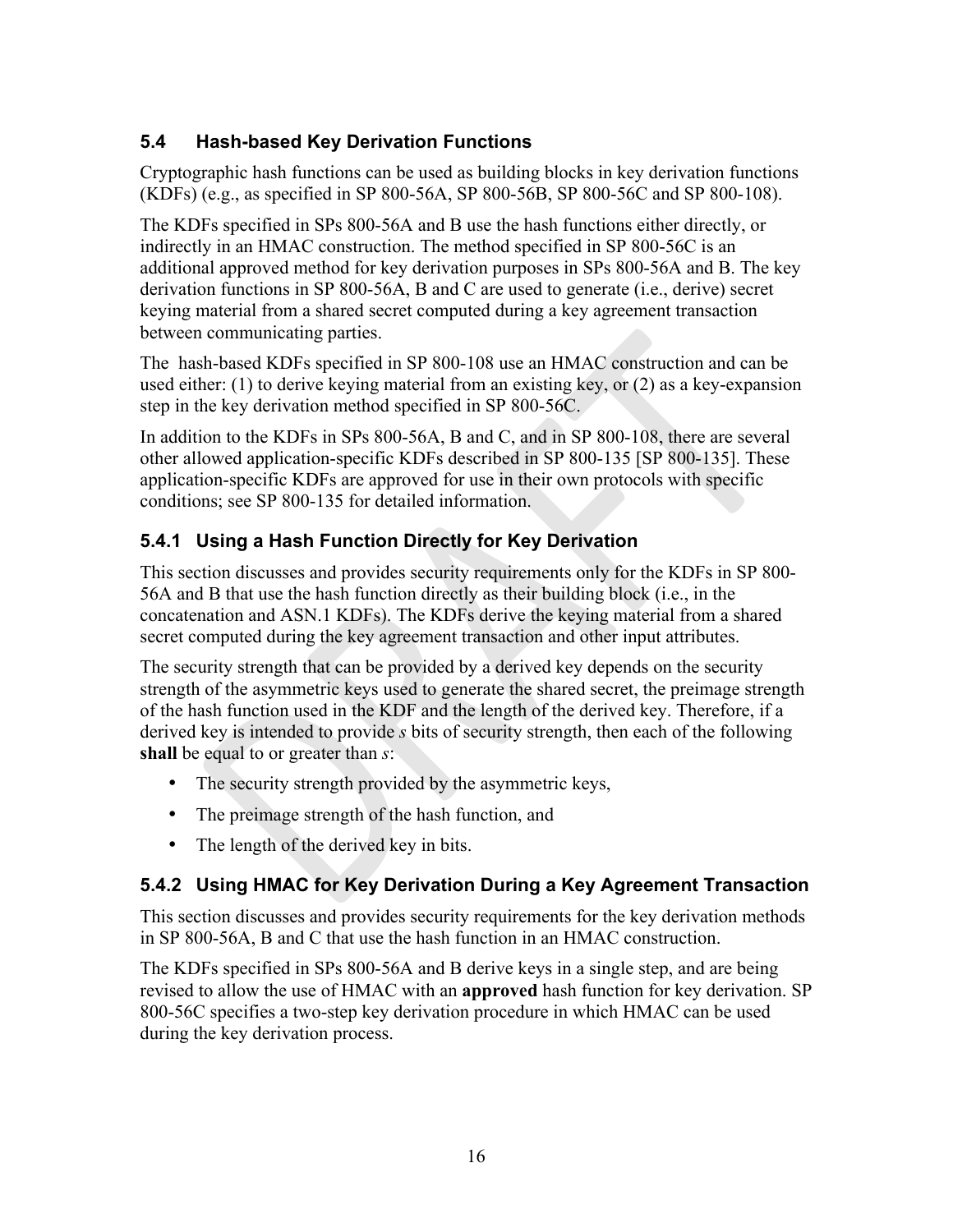#### <span id="page-21-0"></span>**5.4.2.1 Using HMAC in the Single-Step Key Derivation Process**

SP 800-56A and B specify a concatenation and ASN.1 form of a single-step key derivation function.

The security strength that can be provided by a derived key depends on the security strength of the asymmetric keys used to generate the shared secret, the preimage strength of the hash function used in the HMAC construction used in the KDF and the length of the derived key. Note that in this case, the key used for HMAC is a salt, which can be a publicly-known value, a secret value, or a combination of both. Therefore, if a derived key is intended to provide *s* bits of security strength, then each of the following **shall** be equal to or greater than *s*:

- The security strength provided by the asymmetric keys,
- The preimage strength of the hash function used in the HMAC construction, and
- The length of the derived key in bits.

#### **5.4.2.2 Using HMAC in the Two-Step Key Derivation Process**

SP 800-56C specifies a two-step key derivation procedure, which is also known as an "extraction-then-expansion" procedure. This procedure is included by reference in SPs 800-56A and B.

The extraction-then-expansion procedure in SP 800-56C is comprised of two separate steps: randomness-extraction and key-expansion, both of which can be implemented using an HMAC construction; when this construction is used, the same hash function is used for the randomness extraction and key expansion steps.

The security strength that can be provided by a derived key depends on the security strength of the asymmetric keys used to generate the shared secret, the preimage strength of the hash function used in each HMAC construction and the length of the derived key. In the randomness extraction step, the key used for HMAC is a salt, which can be a publicly-known value, a secret value, or a combination of both. In the key expansion step, the key is the entire output of the randomness extraction step, e.g., if SHA-1 is used during the randomness extraction step, then the output is 160 bits in length, and is used as the key derivation key for the key expansion step.

When this two-step procedure is used, if a derived key is intended to provide *s* bits of security strength, then each of the following **shall** be equal to or greater than *s*:

- The security strength provided by the asymmetric keys,
- The preimage strength of the hash function used in the HMAC construction of each step of the procedure, and
- The length of the derived key in bits.

#### **5.4.3 Using HMAC for Key Derivation from a Pre-shared Key**

This section discusses and provides security requirements for the KDFs in SP 800-108 that are used to derive keying material from a pre-shared (i.e., existing) key, called a key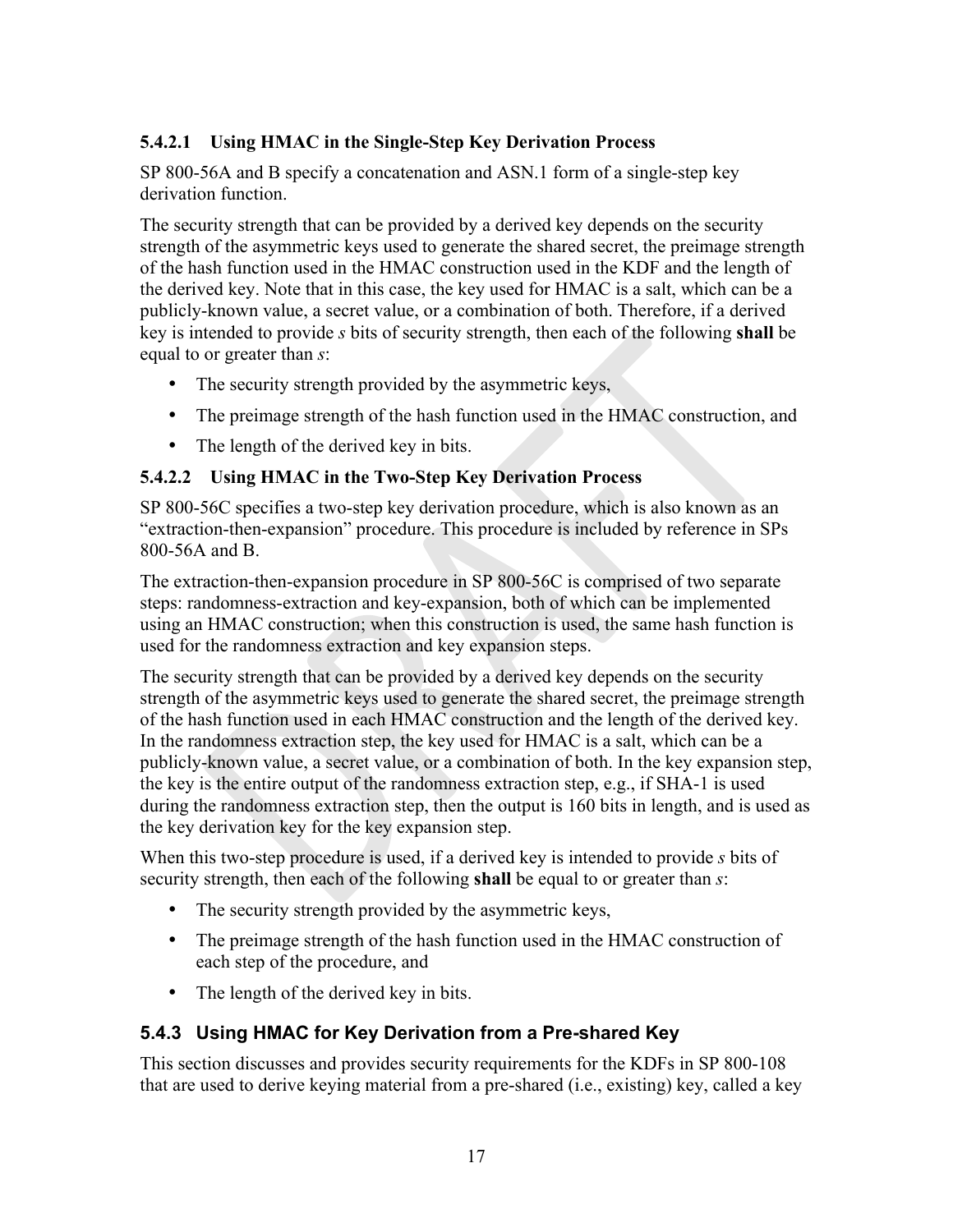<span id="page-22-0"></span>derivation key. HMAC can be used with an **approved** hash function to derive keying material.

The security strength of a derived key depends on the security strength provided by the key derivation key, the hash function used in the HMAC construction and the length the the derived key. If a derived key is intended to provide *s* bits of security strength, then each of the following **shall** be equal to or greater than *s*:

- The security strength provided by the key derivation key,
- The preimage strength of the hash function used in the HMAC construction, and
- The length of the derived key in bits.

#### **5.5 Random Number (Bit) Generation**

A random bit generator (RBG) is used to produce random bits. These bits may be used directly or may be converted to a random number (integer). Approved RBGs that use deterministic algorithms<sup>4</sup>, along with methods for converting a bit string to an integer can be found in SP 800-90A. Other approved random number generators were either specified or approved by reference in FIPS 186-2 [FIPS 186-2]; however, their use is limited (see SP 800-131A [SP 800-131A]).

RBGs may be constructed using cryptographic hash functions. The hash function used by the RBG **shall** be selected so that the RBG can provide a security strength that meets or exceeds the minimum security strength required for the random bits that it generates. See SP 800-57 Part 1 for the security strength that can be provided for each approved hash function for random number generation.

### **6 References**

 $\overline{a}$ 

| $[SP 800-38B]$ | NIST Special Publication (SP) 800-38B,<br>Recommendation for Block Cipher Modes of Operation:<br>The CMAC Mode for Authentication, May 2005.              |
|----------------|-----------------------------------------------------------------------------------------------------------------------------------------------------------|
| $[SP 800-56A]$ | NIST Special Publication (SP) 800-56A,<br>Recommendation for Pair-Wise Key Establishment<br>Schemes Using Discrete Logarithm Cryptography, March<br>2007. |
| $[SP 800-56B]$ | NIST Special Publication (SP) 800-56B,<br>Recommendation for Pair-Wise Key Establishment Using<br>Integer Factorization Cryptography, August 2009.        |
| $[SP 800-56C]$ | NIST Special Publication (SP) 800-56C,<br>Recommendation for Key Derivation through Extraction-<br>then-Expansion, (Draft) published July 2011.           |

<sup>&</sup>lt;sup>4</sup> Commonly known as deterministic random bit generators or pseudorandom number generators.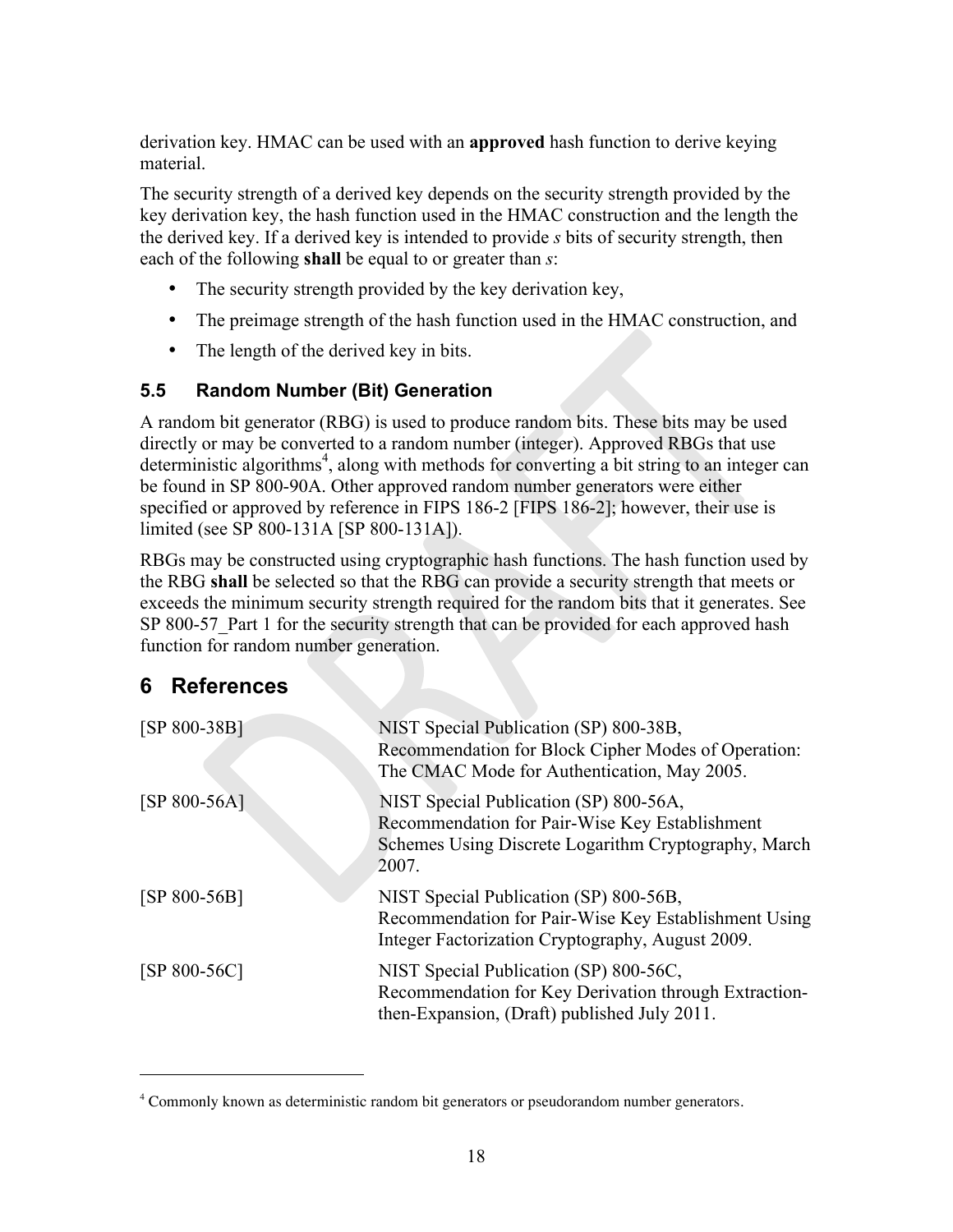| $[SP 800-57]$            | NIST Special Publication (SP) 800-57, Part 1,<br>Recommendation for Key Management: General, (Draft)<br>published May 2011.                                                                             |
|--------------------------|---------------------------------------------------------------------------------------------------------------------------------------------------------------------------------------------------------|
| $[SP 800-90A]$           | NIST Special Publication (SP) 800-90A,<br>Recommendation for Random Number Generation Using<br>Deterministic Random Bit Generators, (Draft revision)<br>May 2011.                                       |
| $[SP 800-106]$           | NIST Special Publication (SP) 800-106, Randomized<br>Hashing for Digital Signatures, February 2009.                                                                                                     |
| $[SP 800-108]$           | NIST Special Publication (SP) 800-108, Recommendation<br>for Key Derivation Using Pseudorandom Functions,<br>November 2008.                                                                             |
| $[SP 800-131A]$          | E. Barker and A. Roginsky, "Transitions:<br>Recommendation for Transitioning the Use of<br>Cryptographic Algorithms and Key Lengths", NIST<br>Special Publication 800-131A, January 2011.               |
| $[SP 800-135]$           | NIST Special Publication (SP) 800-135,<br>Recommendation for Existing Application-Specific Key<br>Derivation Functions, December 2010.                                                                  |
| [FIPS 180-4]             | Federal Information Processing Standard 180-4, Secure<br>Hash Standard (SHS), (Draft) February 2011.                                                                                                    |
| [FIPS 186-2]             | Federal Information Processing Standard 186-2, Digital<br>Signature Standard (DSS), January 2000.                                                                                                       |
| [FIPS 186-3]             | Federal Information Processing Standard 186-3, Digital<br>Signature Standard (DSS), June 2009.                                                                                                          |
| [FIPS 198-1]             | Federal Information Processing Standard 198-1, The<br>Keyed-Hash Message Authentication Code (HMAC), July<br>2008.                                                                                      |
| [SHA1 Attack]            | Wang X., Yin Y., and Yu H., Finding Collisions in the<br>Full SHA-1, The 25th Annual International Cryptology<br>Conference, Santa Barbara, California, USA, August<br>2005.                            |
| [Second Preimage Attack] | Kelsey J. and Schneier B., Second Preimages on n-bit<br>hash functions for Much Less than $2n$ Work, Lecture<br>Notes in Computer Science, Vol. 3494, Springer, 2005,<br>ISBN-10 3-540-25910-4.         |
| [BCK1]                   | M. Bellare, R. Canetti, and H. Krawczyk, Keyed Hash<br>Functions for Message Authentication, Proceedings of<br>Crypto'96, LNCS 1109, pp. 1-15.<br>(http://www.research.ibm.com/security/keyed-md5.html) |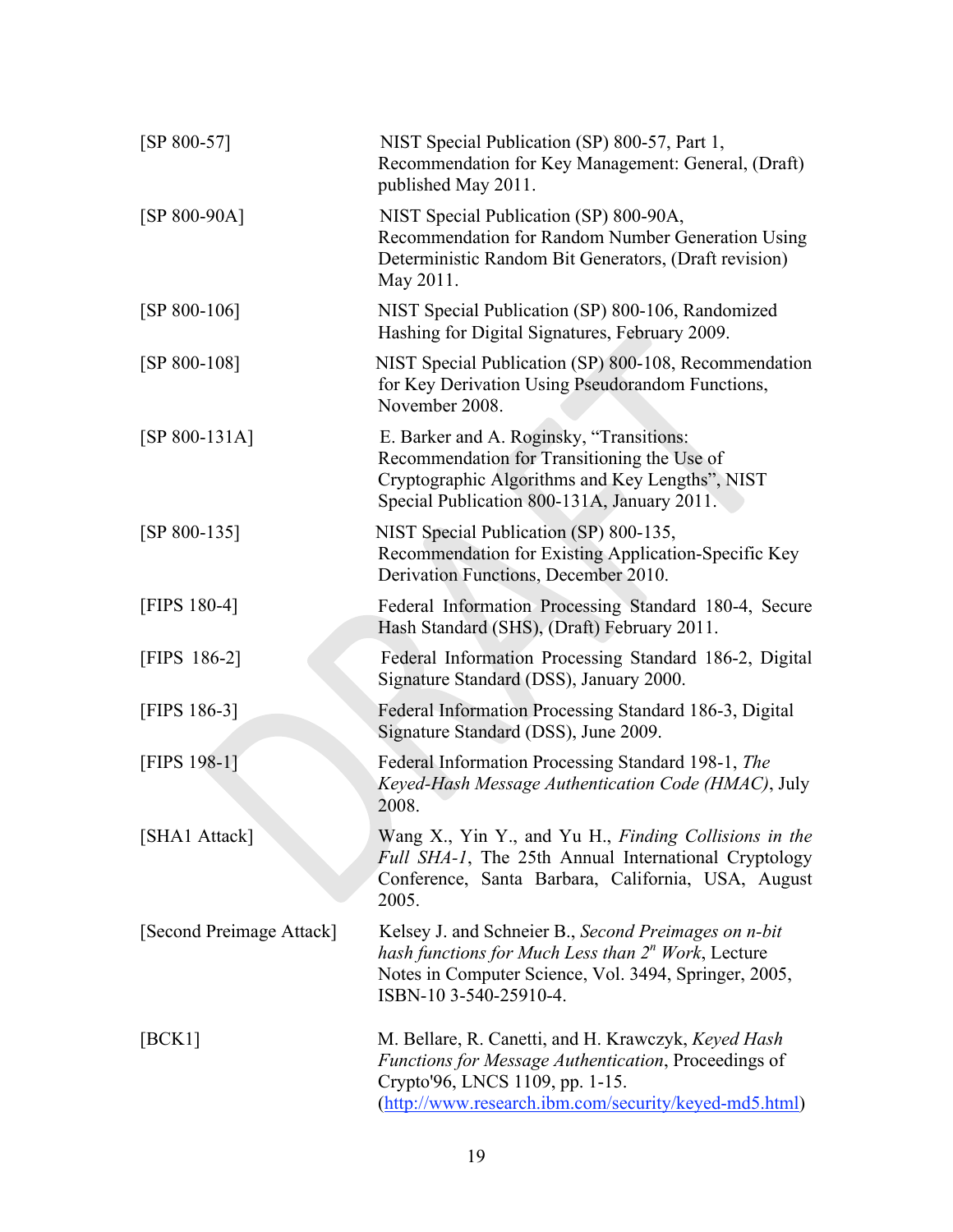#### <span id="page-24-0"></span>**Appendix A : Actual Second Preimage Resistance Strengths of Approved Cryptographic Hash Functions**

In an application, if the size of the messages is small, then the second preimage resistance strengths of the cryptographic hash functions are practically the same as their preimage resistance strengths described Section 4.2.

The actual second preimage resistance strength for SHA-1, SHA -224, SHA-256 and SHA-512 is  $(L - M)$ , where *L* is the output block size of the cryptographic hash function, and *M* is a function of the input block size, as follows:  $\overline{\phantom{a}}$ 

$$
M = log 2 \left( \frac{max\_message\_length\_in\_bits}{input\_block\_size\_in\_bits} \right)
$$

when *max* message length in bits  $\geq$  *input block size in bits.* 

*Max\_message\_length\_in\_bits* is the permitted maximum length of input messages in bits, and *input* block size in bits is the input block size of the cryptographic hash function.

For example, if a message that is  $2^{33}$  bits in length (i.e., a gigabyte long) is hashed by SHA-256 (whose input block size is  $2^9$  bits), the second preimage resistance is  $(L - M)$  =  $(256 - 24) = 232$  bits (where  $L = 256$ , and  $M = log_2(2^{33}/2^9) = (33 - 9) = 24$ ).

It is important to note that the amount of work is based on the number of message blocks processed, not on the number of entire messages processed.

The actual second preimage resistance strength of SHA-1, SHA -224, SHA-256 and SHA-512 varies, depending on the maximum size of the messages in the application using the cryptographic hash function.

only the work of  $2^{384}$ ,  $2^{224}$  or  $2^{256}$  respectively. The second preimage resistance of SHA-384, SHA-512/224 or SHA-512/256 does not depend on the message length because the attack in [Second Preimage Attack] requires work of more than  $2^{384}$ ,  $2^{224}$  or  $2^{256}$  respectively, but to break the second preimage resistance of SHA-384, SHA-512/224 or SHA-512/256, the brute force attack requires

Note: SHA-256 and SHA-224 are essentially the same cryptographic hash function. Each produces an "initial" output of 256 bits, but from different initial values. In the case of SHA-224, the "initial" output is truncated to 224 bits. Therefore, *L* is 256 bits for these two cryptographic hash functions when determining their actual second preimage resistance strengths.

For any truncated message digest of  $\lambda$  bits, the actual second preimage resistance strength of SHA-1, SHA-224, SHA-256, and SHA-512 is the minimum of  $(L-M)$  and  $\lambda$ , where  $\lambda$  $\leq$  160 for SHA-1,  $\lambda \leq$  224 for SHA-224,  $\lambda \leq$  256 for SHA-256, and  $\lambda \leq$  512 for SHA-512. .

The actual preimage resistance strengths of SHA-384, SHA-512/224 and SHA-512/256 is λ (where λ ≤ 384 for SHA-384, λ ≤ 224 for SHA-512/224, and λ ≤ 256 for SHA-512/256).